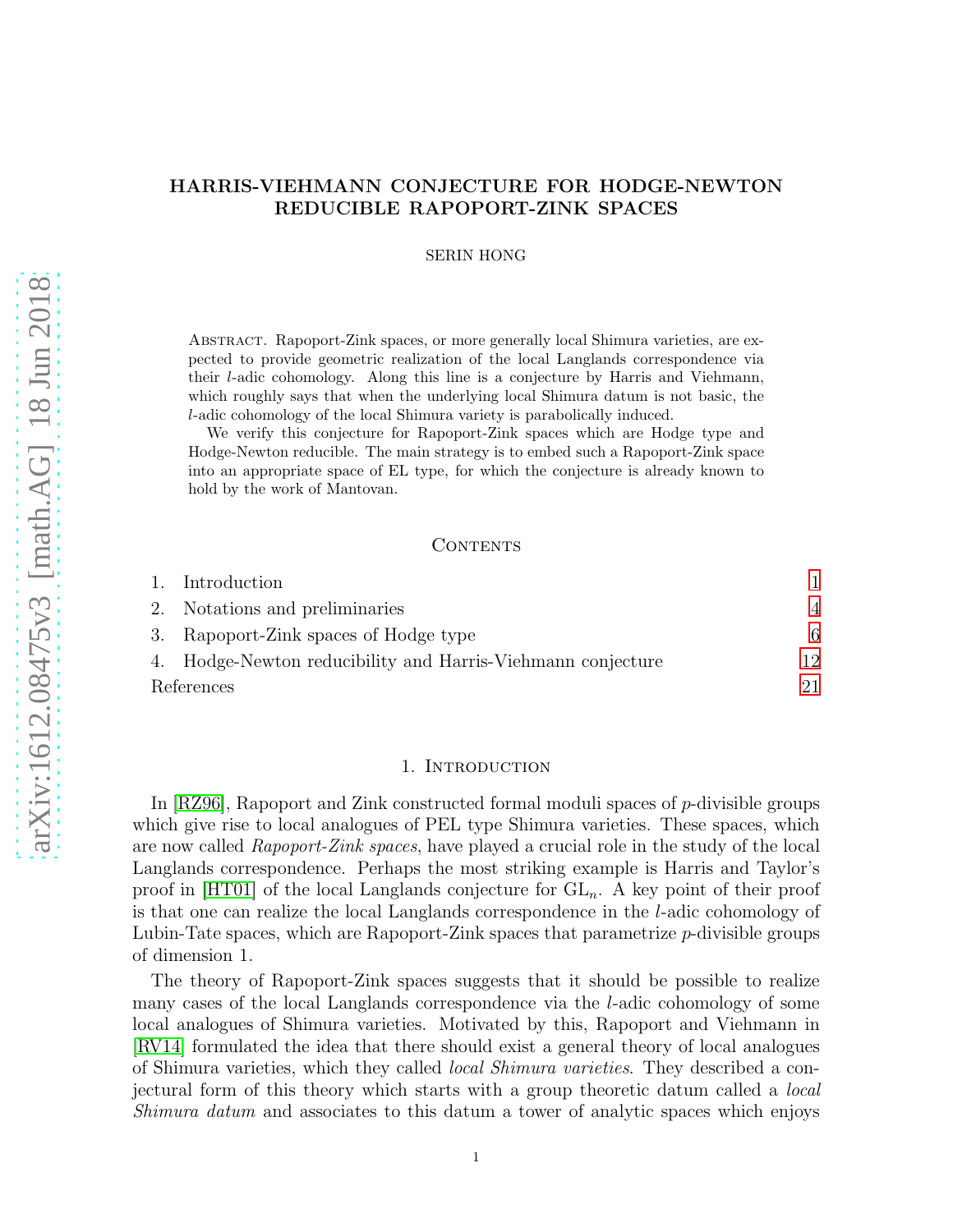analogous properties to the properties of Shimura varieties. Shortly after this conjectural formulation, Scholze in his Berkeley lectures [\[Sch14\]](#page-21-2) gave a construction of local Shimura varieties in some perfectoid category which he called the category of *diamonds*. For local Shimura data that arise from Shimura varieties of Hodge type, W. Kim in [\[Kim13\]](#page-20-2) constructed Hodge type Rapoport-Zink spaces which may serve as integral models of the corresponding local Shimura varieties.

There are two key cohomology conjectures, namely the Kottwitz conjecture and the Harris-Viehmann conjecture, which predicts how the l-adic cohomology of local Shimura varieties should realize the local Langlands correspondence. The Kottwitz conjecture, originally formulated by Kottwitz and introduced by Rapoport in [\[Rap94\]](#page-21-3), concerns realization of supercuspidal representations when the underlying local Shimura datum is basic. The Harris-Viehmann conjecture, originally formulated by Harris in [\[Har00\]](#page-20-3) and later modified by Viehmann, gives an inductive formula for the cohomology when the underlying local Shimura datum is not basic.

The primary purpose of this paper is to prove the Harris-Viehmann conjecture for certain local Shimura data that arise from Shimura varieties of Hodge type. We will work in the setting of Rapoport-Zink spaces, as our proof will use previously known results for Rapoport-Zink spaces of PEL type. However, our argument should work as well in the setting of local Shimura varieties constructed by Scholze.

Let us now introduce the notations and terminologies necessary for a precise statement of our result. We fix a prime  $p > 2$ , and set up some standard notations as follows: we write  $\overline{\mathbb{F}}_p$  and  $\overline{\mathbb{Q}}_p$  respectively for a fixed algebraic closure of  $\mathbb{F}_p$  and  $\mathbb{Q}_p$ ;  $\mathbb{Q}_p^{\text{un}}$  for the maximal unramified extension of  $\mathbb{Q}_p$ ;  $\mathbb{C}_p$  and  $\mathbb{Q}_p$  respectively for the *p*-adic completion of  $\overline{\mathbb{Q}}_p$  and  $\mathbb{Q}_p^{\text{un}}$ ; and  $\mathbb{Z}_p$  for the ring of integers of  $\mathbb{Q}_p$ . We also fix an unramified local Shimura datum of Hodge type, which is a tuple  $(G, [b], {\mu})$  consisting of a connected reductive group G over  $\mathbb{Z}_p$ , a  $\sigma$ -conjugacy class [b] of elements in  $G(\check{\mathbb{Q}}_p)$ , and a  $G(\check{\mathbb{Z}}_p)$ conjugacy class  $\{\mu\}$  of cocharacters of G satisfying certain axioms (see [3.1.1](#page-5-1) for details). Let E denote the field of definition of  $\{\mu\}$ , which is an unramified finite extension of  $\mathbb{Q}_p$ . With a suitable choice of  $b \in [b]$ , the datum  $(G, [b], {\mu})$  gives rise to a *p*-divisible group X over  $\mathbb{F}_p$  with some additional structures induced by the group G. Let  $J_b$  be an algebraic group over  $\mathbb{Q}_p$  with functor of points

$$
J_b(R) = \{ g \in G(R \otimes_{\mathbb{Q}_p} \breve{\mathbb{Q}}_p) : g b \sigma(g)^{-1} = b \}
$$

for any  $\mathbb{Q}_p$ -algebra R.

To the pair  $(G, b)$ , we associate a Rapoport-Zink space of Hodge type  $RZ_{G,b}$  following W. Kim's construction in [\[Kim13\]](#page-20-2). The space  $RZ_{G,b}$  is a formal scheme over Spf  $(\mathbb{Z}_p)$ whose isomorphism class depends only on the datum  $(G, [b], {\mu})$ . It also has a rigid analytic generic fiber  $RZ_{G,b}^{rig}$  which is equipped with a tower of étale covers  $RZ_{G,b}^{\infty}$  :=  $\{RZ_{G,b}^{K_p}\}\$  where  $K_p$  runs over open compact subgroups of  $G(\mathbb{Z}_p)$ . The *l*-adic cohomology groups

$$
H^i(\mathrm{RZ}_{G,b}^{K_p}) := H^i_c(\mathrm{RZ}_{G,b}^{K_p} \otimes_{\check{\mathbb{Q}}_p} \mathbb{C}_p, \mathbb{Q}_l(\dim \mathrm{RZ}_{G,b}^{K_p})) \quad \text{ for } i > 0
$$

fit into a tower  $\{H^i(\mathrm{RZ}_{G,b}^{K_p})\}$  with a natural action of  $G(\mathbb{Q}_p)\times W_E\times J_b(\mathbb{Q}_p)$  where  $W_E$ is the Weil group of E. For an *l*-adic admissible representation  $\rho$  of  $J_b(\mathbb{Q}_p)$ , we define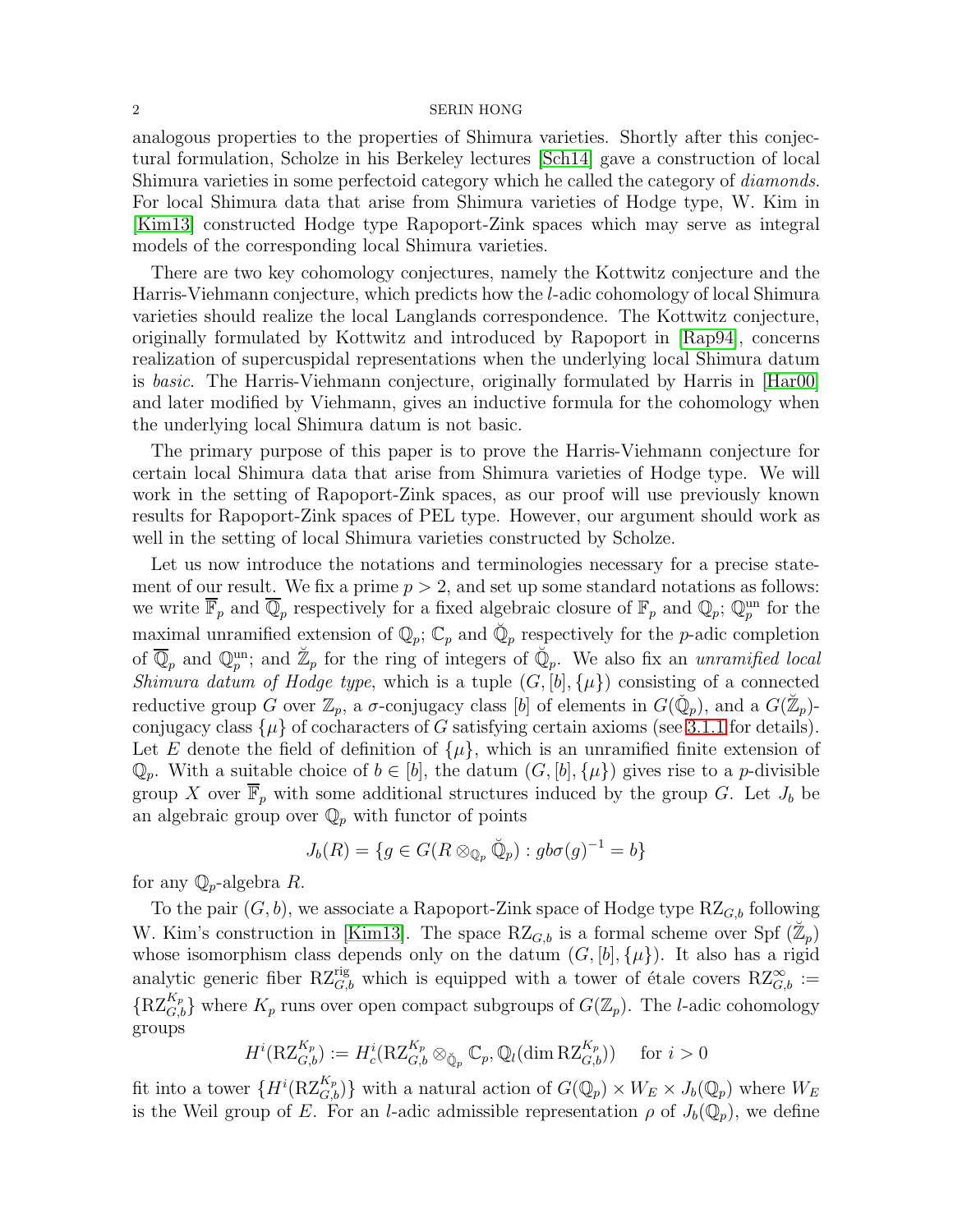a virtual representation of  $G(\mathbb{Q}_p) \times W_E$ 

$$
H^{\bullet}(\mathrm{RZ}_{G,b}^{\infty})_{\rho} := \sum_{i,j\geq 0} (-1)^{i+j} \varinjlim_{K_p} \mathrm{Ext}^j_{J_b(\mathbb{Q}_p)}(H^i(\mathrm{RZ}_{G,b}^{K_p}), \rho).
$$

We prove the Harris-Viehmann conjecture under the assumption that the datum  $(G, [b], {\mu})$  is Hodge-Newton reducible. Roughly speaking, this means that the datum  $(G, [b], {\mu})$  naturally reduces to a local Shimura datum for some Levi subgroup L of G. More precisely, there exists a choice of  $b \in [b] \cap L(\check{Q}_p)$  and  $\mu \in {\{\mu\}}$  which factors through L such that the tuple  $(L, [b], {\mu})$  is an unramified local Shimura datum of Hodge type (see [4.1.4](#page-12-0) for details).

Now we can state our main result as follows:

**Theorem.** Assume that the unramified local Shimura datum of Hodge type  $(G, [b], \{\mu\})$ is Hodge-Newton reducible with respect to a parabolic subgroup P of G with Levi factor L. Choose  $b \in [b] \cap L(\breve{\mathbb{Q}}_p)$  which gives rise to a p-divisible group over  $\overline{\mathbb{F}}_p$  with additional structures induced by L. For any admissible  $\overline{\mathbb{Q}}_l$ -representation  $\rho$  of  $J(\mathbb{Q}_p)$ , we have the following equality of virtual representations of  $G(\mathbb{Q}_p) \times W_E$ :

$$
H^{\bullet}(RZ_{G,b}^{\infty})_{\rho} = Ind_{P(\mathbb{Q}_p)}^{G(\mathbb{Q}_p)} H^{\bullet}(RZ_{L,b}^{\infty})_{\rho}.
$$

In particular, the virtual representation  $H^{\bullet}(RZ_{G,b}^{\infty})_{\rho}$  contains no supercuspidal representations of  $G(\mathbb{Q}_p)$ .

Let us record some previously known results on the Harris-Viehmann conjecture. The earliest result of this form is Boyer's work in [\[Boy99\]](#page-20-4) for Drinfeld's modular varieties. For Rapoport-Zink spaces of PEL type, Mantovan in [\[Man08\]](#page-21-4) and Shen in [\[Sh13\]](#page-21-5) verified the conjecture assuming Hodge-Newton reducibility. For local Shimura varieties constructed by Scholze, Hansen in [\[Han16\]](#page-20-5) proves the conjecture for  $G = GL_n$  also under the Hodge-Newton reducibility assumption.

We now briefly sketch our proof of the theorem. Our overall strategy is to prove that the rigid analytic generic fiber of the space  $RZ_{G,b}$  is "parabolically induced" from the rigid analytic generic fiber of  $RZ_{L,b}$ . More precisely, we will construct an analogue of Rapoport-Zink space  $RZ_{P,b}$  associated to the parabolic subgroup P and prove the following lemma:

**Lemma.** The rigid analytic generic fibers of  $RZ_{G,b}$ ,  $RZ_{P,b}$  and  $RZ_{L,b}$  fit into a diagram



such that

- (i) s is a closed immersion,
- (ii)  $\pi_1$  is a fibration in balls,
- (iii)  $\pi_2$  is an isomorphism.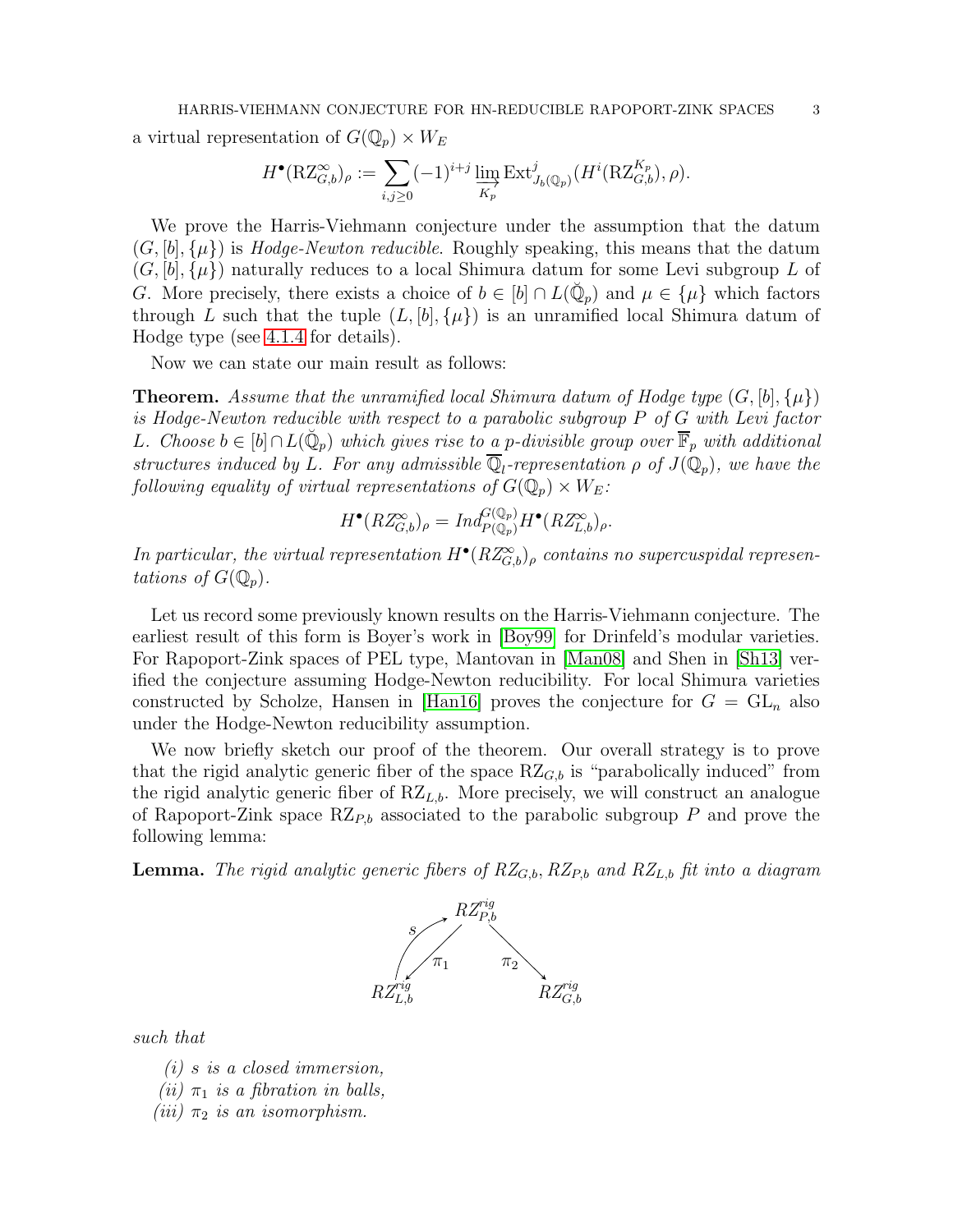After establishing this lemma, we deduce the theorem by comparing the cohomology of the spaces  $RZ_{L,b}$  and  $RZ_{G,b}$  with the cohomology of  $RZ_{P,b}$ .

This strategy originated in Mantovan's proof in [\[Man08\]](#page-21-4), and also appeared in the work of Shen in [\[Sh13\]](#page-21-5) and Hansen in [\[Han16\]](#page-20-5). However, details of our argument will be different from those in the aforementioned works.

The main ingredient of our argument is the notion of EL realization developed by the author in [\[Hong16\]](#page-20-6). An EL realization of the datum  $(G, [b], {\mu})$  is an embedding of  $(G, [b], {\mu}$ ) into a local Shimura datum of EL type  $(\widetilde{G}, [b], {\mu})$  which is Hodge-Newton reducible with respect to a parabolic subgroup  $\tilde{P}$  of  $\tilde{G}$  with Levi factor  $\tilde{L}$  such that  $P = \widetilde{P} \cap G$  and  $L = \widetilde{L} \cap G$ . By functoriality of Hodge type Rapoport-Zink spaces, an EL realization of  $(G, [b], {\mu})$  induces a closed embedding

$$
\mathrm{RZ}_{G,b} \longleftrightarrow \mathrm{RZ}_{\widetilde{G},b}.
$$

Over the EL type Rapoport-Zink space  $RZ_{\tilde{G},b}$ , Mantovan constructed an analogue of Rapoport-Zink space  $RZ_{\tilde{P},b}$  associated to  $\tilde{P}$ . We will use the results from [\[Hong16\]](#page-20-6) to prove that the pull back of  $RZ_{\tilde{P},b}$  over  $RZ_{G,b}$  is the desired space  $RZ_{P,b}$  that yields the diagram in the lemma.

We now give an overview of the structure of this paper. In section 2, we introduce general notations and recall some group theoretic preliminaries. In section 3, we review W. Kim's construction of Rapoport-Zink spaces of Hodge type. In section 4, we state and prove our main theorem.

Acknowledgments. I would like to express my deepest gratitude to Elena Mantovan. This study would have never been possible without her previous work for EL/PEL cases and her numerous helpful suggestions.

## 2. Notations and preliminaries

## <span id="page-3-0"></span>2.1. General notations.

Throughout this paper, we use the following standard notations:

- $\bullet~\overline{\mathbb{F}}_p$  is a fixed algebraic closure of  $\mathbb{F}_p;$
- $\overline{\mathbb{Q}}_p$  is a fixed algebraic closure of  $\mathbb{Q}_p$ ;
- $\mathbb{Q}_p^{\text{un}}$  is the maximal unramified extension of  $\mathbb{Q}_p$  in  $\overline{\mathbb{Q}}_p$ ;
- $\mathbb{C}_p$  is the *p*-adic completion of  $\overline{\mathbb{Q}}_p$ ;
- $\check{\mathbb{Q}}_p$  is the *p*-adic completion of  $\mathbb{Q}_p^{\text{un}}$ ;
- $\mathbb{Z}_p$  is the ring of integers of  $\mathbb{Q}_p$ .

In addition, we denote by  $\sigma$  the Frobenius automorphism of  $\overline{\mathbb{F}}_p$  and also its lift to  $\mathbb{Z}_p$ and  $\check{\mathbb{Q}}_p$ .

Given a Noetherian ring R and a free R-module  $\Lambda$ , we denote by  $\Lambda^{\otimes}$  the direct sum of all the R-modules which can be formed from  $\Lambda$  using the operations of taking duals, tensor products, symmetric powers and exterior powers. An element of  $\Lambda^{\otimes}$  is called a tensor over  $\Lambda$ . Note that there is a natural identification  $\Lambda^{\otimes} \simeq (\Lambda^*)^{\otimes}$  where  $\Lambda^*$  is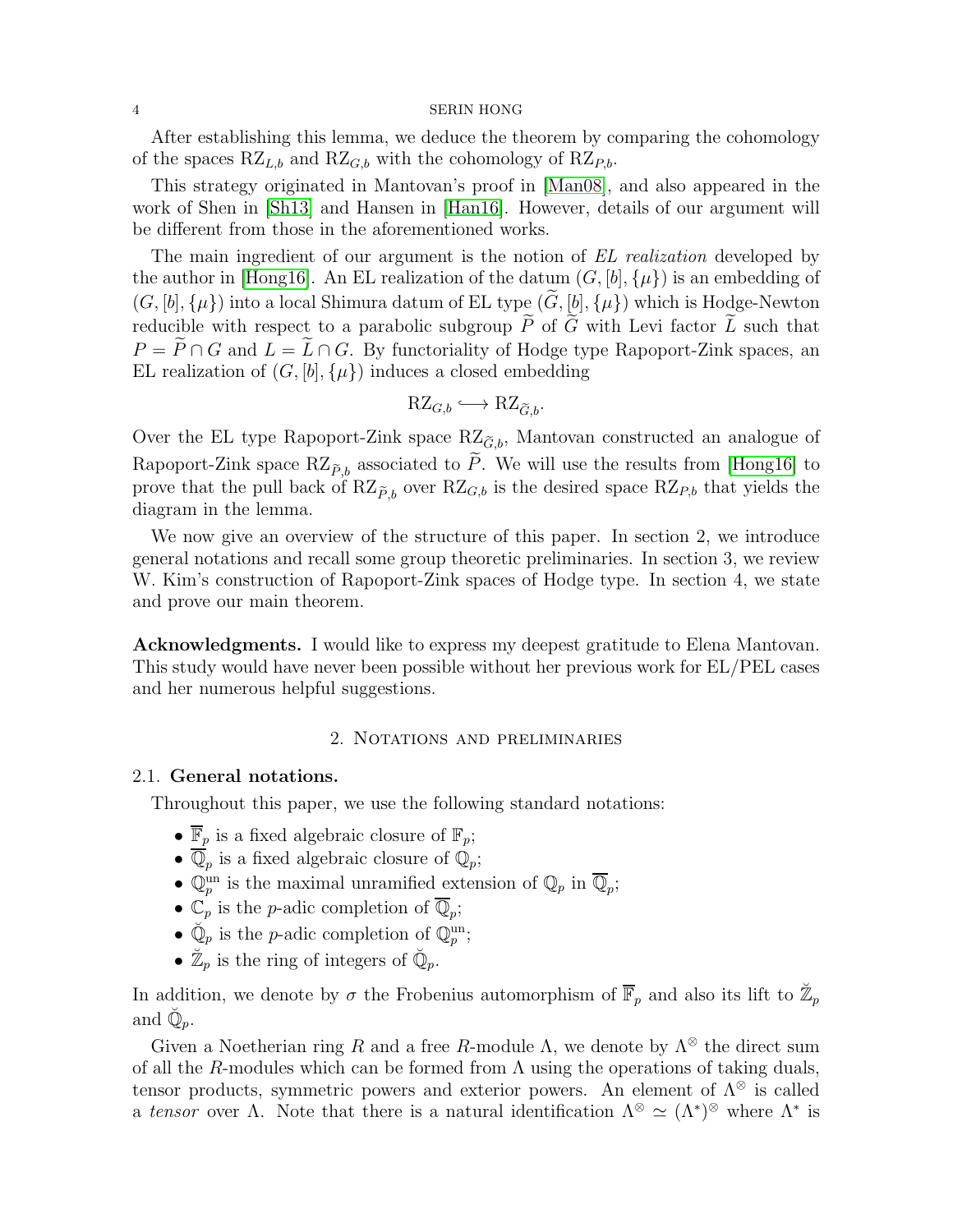the dual R-module of  $\Lambda$ . Any isomorphism  $\Lambda \stackrel{\sim}{\to} \Lambda'$  of free R-modules of finite rank naturally induces an isomorphism  $\Lambda^{\otimes} \stackrel{\sim}{\rightarrow} (\Lambda')^{\otimes}$ .

For a p-divisible group X over a  $\mathbb{Z}_p$ -scheme S, we write  $\mathbb{D}(X)$  for its (contravariant) Dieudonné module and  $Fil^1(\mathbb{D}(X)) \subset \mathbb{D}(X)$  for its Hodge filtration. We generally denote by F the Frobenius map on  $\mathbb{D}(X)$ .

## <span id="page-4-0"></span>2.2. Group theoretic preliminaries.

2.2.1. Let G be a connected reductive group over  $\mathbb{Z}_p$ . We write  $\text{Rep}_{\mathbb{Z}_p}(G)$  for the category of finite rank G-representations of over  $\mathbb{Z}_p$ , and  $\text{Rep}_{\mathbb{Q}_p}(G)$  for the category of finite dimensional  $G_{\mathbb{Q}_p}$ -representations over  $\mathbb{Q}_p$ .

Let R be a  $\mathbb{Z}_p$ -algebra, and let  $\lambda : \mathbb{G}_m \to G_R$  be a cocharacter. We denote by  $\{\lambda\}_G$ , or usually by  $\{\lambda\}$  if there is no risk of confusion, the  $G(R)$ -conjugacy class of  $\lambda$ . When  $R = \mathbb{Z}_p$ , we have a bijection

$$
\mathrm{Hom}_{\breve{\mathbb{Z}}_p}(\mathbb{G}_m, G_{\breve{\mathbb{Z}}_p})/G(\breve{\mathbb{Z}}_p) \cong \mathrm{Hom}_{\breve{\mathbb{Q}}_p}(\mathbb{G}_m, G_{\breve{\mathbb{Q}}_p})/G(\breve{\mathbb{Q}}_p) \stackrel{\sim}{\longrightarrow} G(\breve{\mathbb{Z}}_p)\backslash G(\breve{\mathbb{Q}}_p)/G(\breve{\mathbb{Z}}_p)
$$

induced by  $\{\lambda\} \mapsto G(\mathbb{Z}_p) \lambda(p) G(\mathbb{Z}_p)$ ; in fact, the first bijection comes from the fact that G is split over  $\mathbb{Z}_p$ , whereas the second bijection is the Cartan decomposition.

Let  $\Lambda \in \text{Rep}_{\mathbb{Z}_p}(G)$  be a faithful G-representation over  $\mathbb{Z}_p$ . By [\[Ki10\]](#page-20-7), Proposition 1.3.2, we can choose a finite family of tensors  $(s_i)_{i\in I}$  on  $\Lambda$  such that G is the pointwise stabilizer of the  $s_i$ ; i.e., for any  $\mathbb{Z}_p$ -algebra R we have

$$
G(R) = \{ g \in GL(\Lambda \otimes_{\mathbb{Z}_p} R) : g(s_i \otimes 1) = s_i \otimes 1 \text{ for all } i \in I \}.
$$

We say that a grading  $gr^{\bullet}(\Lambda_R)$  is *induced by*  $\lambda$  if the following conditions are satisfied:

- (i) the  $\mathbb{G}_m$ -action on  $\Lambda_R$  via  $\lambda$  leaves each grading stable,
- (ii) the resulting  $\mathbb{G}_m$ -action on  $\mathrm{gr}^i(\Lambda_R)$  is given by

$$
\mathbb{G}_m \xrightarrow{z \mapsto z^{-i}} \mathbb{G}_m \xrightarrow{z \mapsto z \cdot \mathrm{id}} \mathrm{GL}(\mathrm{gr}^i(\Lambda_R)).
$$

Let S be an R-scheme, and  $\mathscr E$  a vector bundle on S. For a finite family of global sections  $(t_i)$  of  $\mathscr{E}^{\otimes}$ , we define the following scheme over S

$$
\mathcal{P}_S := \textbf{Isom}_{\mathcal{O}_S}\Big([\mathscr{E}, (t_i)], [\Lambda \otimes_R \mathcal{O}_S, (s_i \otimes 1)]\Big).
$$

In other words,  $\mathcal{P}_S$  classifies isomorphisms of vector bundles  $\mathscr{E} \cong \Lambda \otimes_R \mathcal{O}_S$  which match  $(t_i)$  and  $(s_i \otimes 1)$ .

Let Fil<sup>•</sup>( $\mathscr E$ ) be a filtration of  $\mathscr E$ . When  $\mathcal P_S$  is a trivial G-torsor, we say that Fil<sup>•</sup>( $\mathscr E$ ) is a  $\{\lambda\}$ -*filtration* with respect to  $(t_i)$  if there exists an isomorphism  $\mathscr{E} \cong \Lambda \otimes_R \mathcal{O}_S$ , matching  $(t_i)$  and  $(1 \otimes s_i)$ , which takes Fil<sup>•</sup>( $\mathscr{E})$  to a filtration of  $\Lambda \otimes_R \mathcal{O}_S$  induced by  $g\lambda g^{-1}$  for some  $g \in G(R)$ . More generally, when  $P_S$  a G-torsor, we say that Fil<sup>•</sup>( $\mathscr{E}$ ) is a  $\{\lambda\}$ -filtration with respect to  $(t_i)$  if it is étale-locally a  $\{\lambda\}$ -filtration.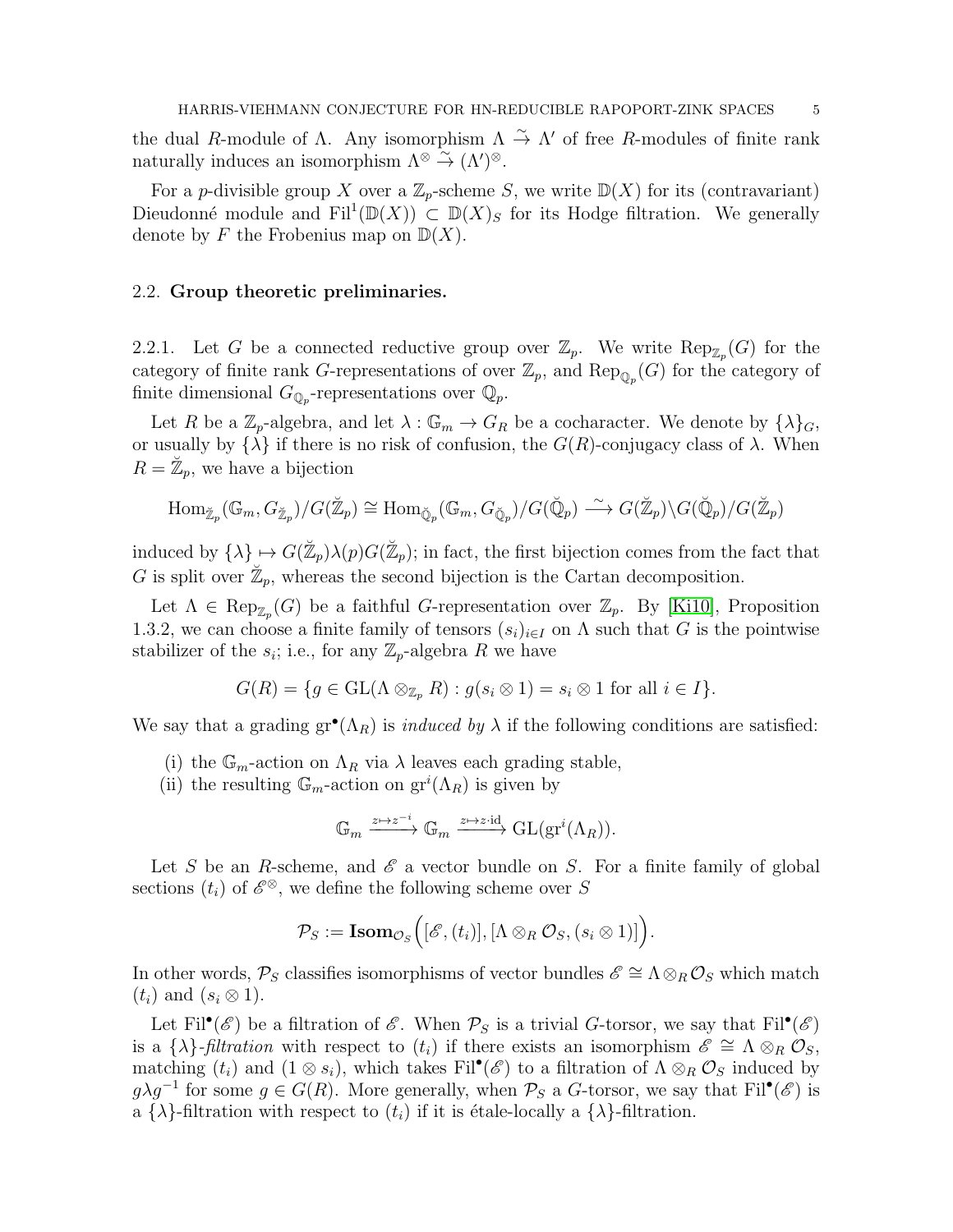<span id="page-5-4"></span>2.2.2. We say that  $b, b' \in G(\check{Q}_p)$  are  $\sigma$ -conjugate if  $b' = g b \sigma(g)^{-1}$  for some  $g \in G(\check{Q}_p)$ . We denote by  $B(G)$  the set of all  $\sigma$ -conjugacy classes in  $G(\check{\mathbb{Q}}_p)$ . We write  $[b]_G$ , or simply [b] when there is no risk of confusion, for the  $\sigma$ -conjugacy class of  $b \in G(\check{Q}_p)$ .

Let us now fix a  $\sigma$ -conjugacy class [b] in  $B(G)$  and choose an element  $b \in [b]$ . We define a group valued functor  $J_b$  on the category of  $\mathbb{Q}_p$ -algebras by setting for any  $\mathbb{Q}_p$ -algebra  $R$ 

$$
J_b(R) := \{ g \in G(R \otimes_{\mathbb{Q}_p} \check{\mathbb{Q}}_p) : g b \sigma(g)^{-1} = b \}.
$$

This functor is represented by an algebraic group over  $\mathbb{Q}_p$  which is an inner form of some Levi subgroup of  $G_{\mathbb{Q}_p}$  (see [\[RZ96\]](#page-21-0), Corollary 1.14.). The isomorphism class of  $J_b$ does not depend on the choice  $b \in [b]$  since any  $g \in G(\check{Q}_p)$  induces an isomorphism  $J_b \cong J_{gb\sigma(g)^{-1}}$  via conjugation.

By an F-isocrystal over  $\overline{\mathbb{F}}_p$ , we mean a vector space over  $\mathbb{Q}_p$  equipped with a  $\sigma$ -linear automorphism F. Given a  $G_{\mathbb{Q}_p}$ -representation  $\rho: G_{\mathbb{Q}_p} \longrightarrow GL(V)$  over  $\mathbb{Q}_p$ , we set  $N_b(\rho)$  to be the  $\check{\mathbb{Q}}_p$ -vector space  $V \otimes_{\mathbb{Q}_p} \check{\mathbb{Q}}_p$  with  $F = \rho(b) \circ (1 \otimes \sigma)$ . Then  $N_b$  defines a functor from  $\text{Rep}_{\mathbb{Q}_p}(G)$  to the category of F-isocrystals over  $\overline{\mathbb{F}}_p$ . One easily checks that another choice  $b' \in [b]$  gives an isomorphic functor  $N_{b'}$ .

# 3. Rapoport-Zink spaces of Hodge type

<span id="page-5-0"></span>In this section, we discuss the construction and key properties of Rapoport-Zink spaces of Hodge type, following [\[Kim13\]](#page-20-2).

## <span id="page-5-1"></span>3.1. Construction.

- 3.1.1. An unramified local Shimura datum of Hodge type is a tuple  $(G, [b], {\mu})$  where
	- G is a connected reductive group over  $\mathbb{Z}_p$ ;
	- [b] is a  $\sigma$ -conjugacy class of  $G(\check{\mathbb{Q}}_p)$ ;
	- $\{\mu\}$  is a  $G(\mathbb{Z}_p)$ -conjugacy class of cocharacters of G,

<span id="page-5-5"></span>which satisfy the following conditions:

- (i)  $\{\mu\}$  is minuscule,
- <span id="page-5-3"></span><span id="page-5-2"></span>(ii)  $[b] \cap G(\mathbb{Z}_p)\mu(p)G(\mathbb{Z}_p)$  is not empty for some (and hence for all)  $\mu \in {\{\mu\}}$ ,
- (iii) there exists a faithful G-representation  $\Lambda \in \text{Rep}_{\mathbb{Z}_p}(G)$  (with its dual  $\Lambda^*$ ) such that, for some  $b \in [b] \cap G(\mathbb{Z}_p) \mu(p) G(\mathbb{Z}_p)$ , we have a  $\mathbb{Z}_p$ -lattice

$$
M\simeq \Lambda^*\otimes_{\mathbb{Z}_p}\breve{\mathbb{Z}}_p\subset N_b(\Lambda^*\otimes_{\mathbb{Z}_p}\mathbb{Q}_p)
$$

with the property  $pM \subset FM \subset M$ .

Note that the set  $G(\mathbb{Z}_p)\mu(p)G(\mathbb{Z}_p)$  is independent of the choice  $\mu \in {\{\mu\}}$  as explained in [2.2.1](#page-4-0)

Condition [\(iii\)](#page-5-2) implies that for all  $b \in [b] \cap G(\mathbb{Z}_p) \mu(p) G(\mathbb{Z}_p)$ , we can find a  $\mathbb{Z}_p$ -lattice

$$
M \simeq \Lambda^* \otimes_{\mathbb{Z}_p} \check{\mathbb{Z}}_p \subset N_b(\Lambda^* \otimes_{\mathbb{Z}_p} \mathbb{Q}_p)
$$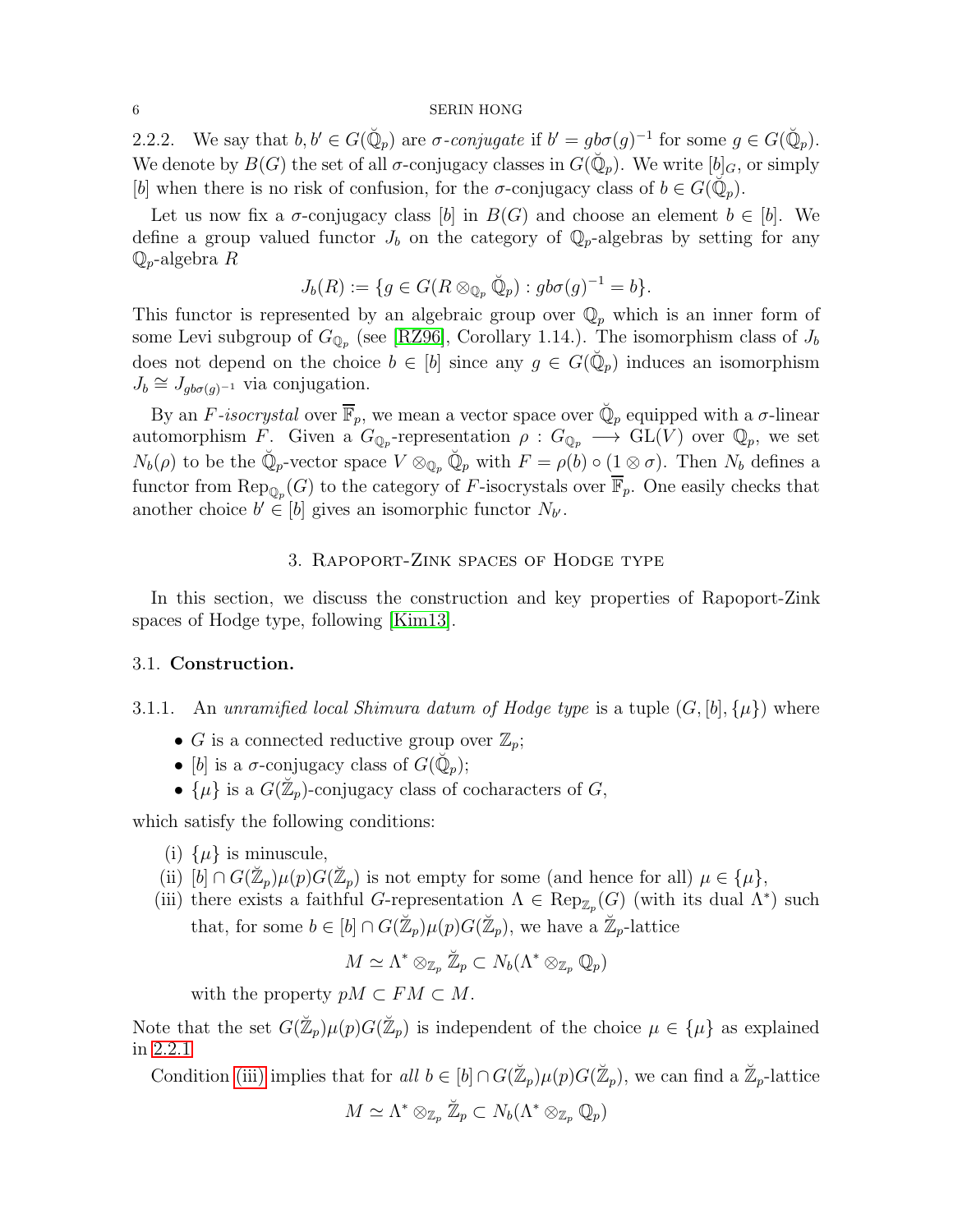with the property  $pM \subset FM \subset M$ . In fact, existence of M is equivalent to the condition that the linearization of  $F$  has an integer matrix representation with respect to some basis, which depends only on [b].

Let us explain how the above definition is related to the definition of local Shimura data given by Rapoport and Viehmann in [\[RV14\]](#page-21-1), Definition 5.1. Since G is split over  $\mathbb{Z}_p$ , we may regard  $\{\mu\}$  as a geometric conjugacy class of cocharacters of G. Then by the work of Kottwitz-Rapoport [\[KR03\]](#page-20-8), Lucarelli [\[Lu04\]](#page-21-6) and Gashi [\[Ga10\]](#page-20-9), we can state the condition [\(ii\)](#page-5-3) as  $[b] \in B(G_{\mathbb{Q}_p}, \{\mu\})$  where  $B(G_{\mathbb{Q}_p}, \{\mu\})$  is the Kottwitz set defined in [?]. Hence the tuple  $(G_{\mathbb{Q}_p}, [b], {\mu})$  is a local Shimura datum as defined in [\[RV14\]](#page-21-1), Definition 5.1.

<span id="page-6-0"></span>**Lemma 3.1.2.** Let  $(G, [b], \{\mu\})$  be an unramified local Shimura datum of Hodge type.

- (1) For any unramified local Shimura datum of Hodge type  $(G', [b'], \{\mu'\})$ , the tuple  $(G \times G', [b, b'], \{\mu, \mu'\})$  is also an unramified local Shimura datum of Hodge type.
- (2) For any homomorphism  $f: G \longrightarrow G'$  of connected reductive group over  $\mathbb{Z}_p$ , the tuple  $(G', [f(b)], \{f \circ \mu\})$  is an unramified local Shimura datum of Hodge type.

<span id="page-6-1"></span>*Proof.* This is an easy consequence of definition.  $\square$ 

3.1.3. For the rest of this section, we fix our unramified local Shimura datum of Hodge type  $(G, [b], {\mu})$  and also a faithful G-representation  $\Lambda \in \text{Rep}_{\mathbb{Z}_p}(G)$  in the condition [\(iii\)](#page-5-2) of [3.1.1.](#page-5-1) By Lemma [3.1.2,](#page-6-0) we obtain a morphism of unramified local Shimura data of Hodge type

$$
(G, [b], \{\mu\}) \longrightarrow (\operatorname{GL}(\Lambda), [b]_{\operatorname{GL}(\Lambda)}, \{\mu\}_{\operatorname{GL}(\Lambda)}).
$$

Let us now choose an element  $b \in [b] \cap G(\mathbb{Z}_p) \mu(p) G(\mathbb{Z}_p)$  and take  $M \simeq \Lambda^* \otimes_{\mathbb{Z}_p} \mathbb{Z}_p$ as in the condition [\(iii\)](#page-5-2) of [3.1.1.](#page-5-1) We also choose a finite family of tensors  $(s_i)_{i\in I}$  on  $\Lambda$  as in [2.2.1.](#page-4-0) Then  $M \simeq \Lambda^* \otimes_{\mathbb{Z}_p} \mathbb{Z}_p$  is equipped with tensors  $(t_i) := (s_i \otimes 1)$ , which are F-invariant since the linearization of F on  $M[1/p] = N_b(\Lambda^* \otimes_{\mathbb{Z}_p} \mathbb{Q}_p)$  is given by  $b\in G(\breve{\mathbb{Q}}_p).$ 

Take X to be a p-divisible group over  $\overline{\mathbb{F}}_p$  with  $\mathbb{D}(X) = M$ . Then the Hodge filtration  $\text{Fil}^1(\mathbb{D}(X)) \subset \mathbb{D}(X)$  is a  $\{\sigma^{-1}(\mu^{-1})\}$ -filtration with respect to  $(t_i)$  (see [\[Kim13\]](#page-20-2), Lemma 2.5.7 and Remark 2.5.8.). We may regard the tensors  $(t_i)$  as additional structures on X induced by the group G. We will often refer to these additional structures as  $G$ structure on X. We will write  $\underline{X} := (X,(t_i))$  to indicate the p-divisible group X with G-structure.

3.1.4. Let Nil $p_{\mathbb{Z}_p}$  denote the category of  $\mathbb{Z}_p$ -algebra where p is nilpotent. For any  $R \in Nilp_{\mathbb{Z}_p}$  we set  $\mathsf{RZ}_b(R)$  to be the set of isomorphism classes of pairs  $(\mathcal{X}, \iota)$  where

- $\mathcal X$  is a *p*-divisible group over  $R$ ;
- $\iota: X_{R/p} \longrightarrow X_{R/p}$  is a quasi-isogeny, i.e., an invertible global section of  $\text{Hom}(X_{R/p}, \mathcal{X}_{R/p}) \otimes_{\mathbb{Z}} \mathbb{Q}.$

Then RZ<sub>b</sub> defines a covariant set-valued functor on Nil $p_{\mathbb{Z}_p}$ , which does not depend on the choice of  $b \in [b] \cap G(\mathbb{Z}_p) \mu(p) G(\mathbb{Z}_p)$  up to isomorphism. Rapoport and Zink in [\[RZ96\]](#page-21-0) proved that the functor  $RZ_b$  is represented by a formal scheme which is locally formally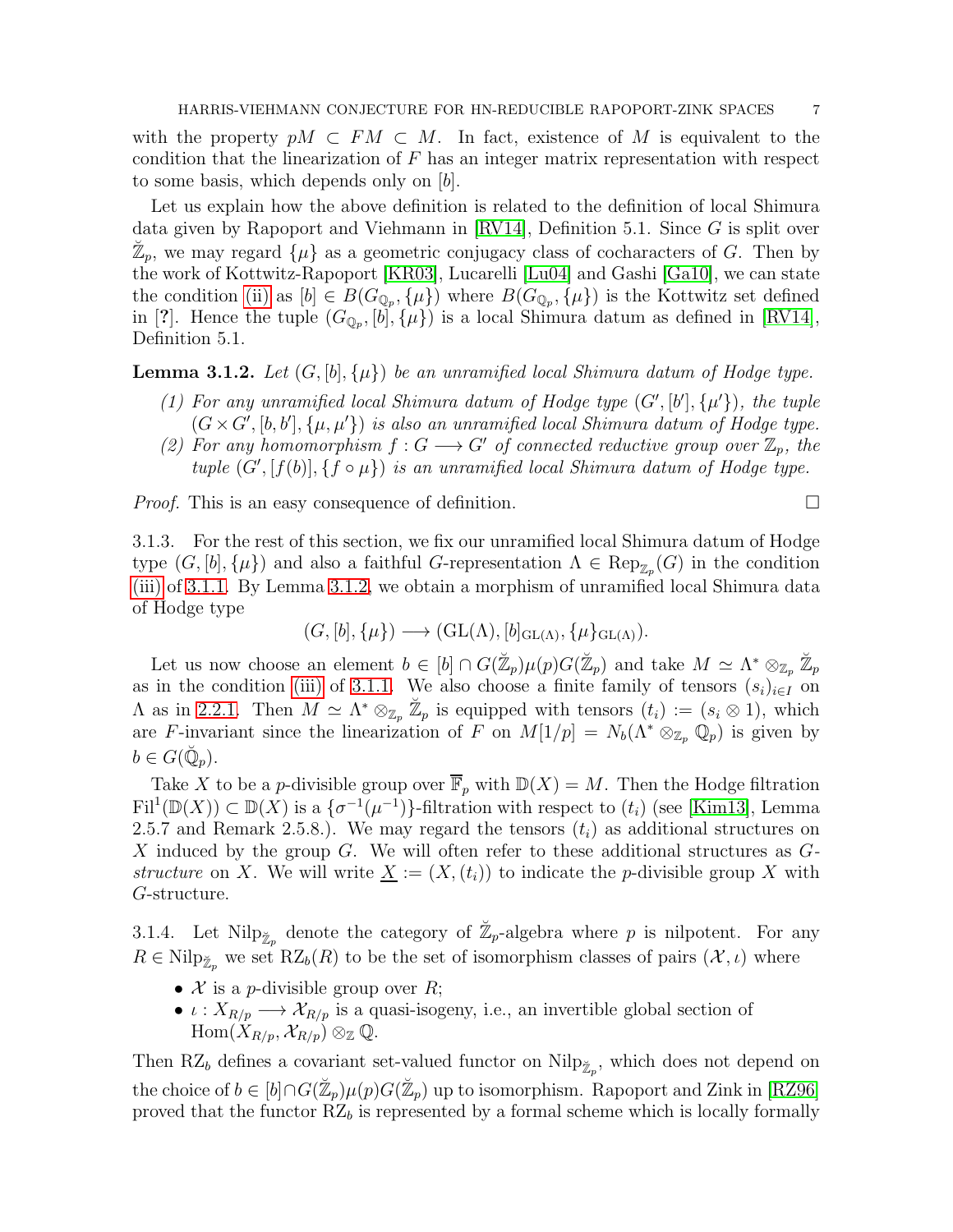of finite type and formally smooth over  $\mathbb{Z}_p$ . We write RZ<sub>b</sub> also for the representing formal scheme, and  $\mathcal{X}_{\text{GL},b}$  for the universal p-divisible group over RZ<sub>b</sub>.

<span id="page-7-1"></span>3.1.5. Given a pair  $(\mathcal{X}, \iota) \in RZ_b(R)$  with  $R \in \text{Nilp}_{\mathbb{Z}_p}$ , we have an isomorphism

$$
\mathbb{D}(\iota): \mathbb{D}(\mathcal{X}_{R/p})[1/p] \stackrel{\sim}{\longrightarrow} \mathbb{D}(X_{R/p})[1/p]
$$

induced by *ι*. We write  $(t_{\mathcal{X},i})$  for the inverse image of the tensors  $(t_i)_R$  under this isomorphism.

Let Nilp $_{\mathbb{Z}_p}^{\text{sm}}$  denote the full subcategory of Nilp $_{\mathbb{Z}_p}$  consisting of formally smooth and formally finitely generated algebra over  $\mathbb{Z}_p/p^m$  for some positive integer m. For any  $R \in \text{Nilp}_{\mathbb{Z}_p}^{\text{sm}}$ , we define the set  $\text{RZ}_{G,b}^{(s_i)}(R) \subset \text{Hom}_{\mathbb{Z}_p}(\text{Spf }(R),\text{RZ}_b)$  as follows: for a morphism  $\hat{f}$ : Spf  $(R) \to RZ_b$  and a p-divisible group X over Spec $(R)$  which pulls back to  $f^*\mathcal{X}_{\text{GL},b}$  over Spf  $(R)$ , we have  $f \in \mathrm{RZ}_{G,b}^{(s_i)}(R)$  if and only if there exists a (unique) family of tensors  $(\mathbf{t}_i)$  on  $\mathbb{D}(\mathcal{X})$  with the following properties:

- <span id="page-7-0"></span>(i) for some ideal of definition J of R containing p, the pull-back of  $(t_i)$  over  $R/J$ agrees with the pull-back of  $(t_{\mathcal{X},i})$  over  $R/J$ ,
- <span id="page-7-2"></span>(ii) for a *p*-adic lift R of R which is formally smooth over  $\mathbb{Z}_p$ , the R-scheme

$$
\mathcal{P}_{\mathcal{R}} := \textbf{Isom}_{\mathcal{R}} \Big( [\mathbb{D}(\mathcal{X})_{\mathcal{R}}, (\mathbf{t}_i)_{\mathcal{R}}], [\Lambda^* \otimes_{\mathbb{Z}_p} \mathcal{R}, (s_i \otimes 1)] \Big)
$$

defined as in [2.2.1](#page-4-0) is a G-torsor,

<span id="page-7-3"></span>(iii) the Hodge filtration of  $\mathcal X$  is a  $\{\sigma^{-1}(\mu^{-1})\}$ -filtration with respect to  $(\mathbf t_i)$ .

<span id="page-7-5"></span>Then  $\mathrm{RZ}_{G,b}^{(s_i)}$  defines a set-valued functor on  $\mathrm{Nilp}_{\mathbb{Z}_p}^{\mathrm{sm}}$ .

3.1.6. Let us give a concrete description of the set  $\mathrm{RZ}_{G,b}^{(s_i)}(\overline{\mathbb{F}}_p)$ . Consider a pair  $(\mathcal{X},\iota) \in$  $RZ_b(\overline{\mathbb{F}}_p)$  with a family of tensors  $(\mathbf{t}_i)$  on  $\mathbb{D}(\mathcal{X})$ . Then  $(\mathbf{t}_i)$  has the property [\(i\)](#page-7-0) of [3.1.5](#page-7-1) if and only if it is matched with the family  $(t_i)$  under the isomorphism

$$
\mathbb{D}(\iota): \mathbb{D}(\mathcal{X})[1/p] \xrightarrow{\sim} \mathbb{D}(X)[1/p]
$$

induced by  $\iota$ . In addition, it satisfies the properties [\(ii\)](#page-7-2) and [\(iii\)](#page-7-3) of [3.1.5](#page-7-1) if and only if  $(\mathcal{X}, (\mathbf{t}_i))$  is a p-divisible group with G-structure that arises from the datum  $(G, [b], {\mu})$ . Hence the set  $RZ_{G,b}^{(s_i)}(\overline{\mathbb{F}}_p)$  classifies the isomorphism classes of tuples  $(\mathcal{X}, (\mathbf{t}_i), \iota)$  where

- $(\mathcal{X}, (\mathbf{t}_i))$  is a p-divisible group over  $\overline{\mathbb{F}}_p$  with G-structure;
- $\iota: X \longrightarrow \mathcal{X}$  is a quasi-isogeny such that the induced isomorphism  $\mathbb{D}(\mathcal{X})[1/p] \stackrel{\sim}{\longrightarrow}$  $\mathbb{D}(X)[1/p]$  matches  $(\mathbf{t}_i)$  with  $(t_i)$ .

<span id="page-7-4"></span>**Proposition 3.1.7** ([\[Kim13\]](#page-20-2), Theorem 4.9.1.). Assume that  $p > 2$ . Then there exists a closed formal subscheme  $RZ_{G,b} \subset RZ_b$ , which is formally smooth over  $\mathbb{Z}_p$  and represents the functor  $RZ_{G,b}^{(s_i)}$  for any choice of the tensors  $(s_i)$  in [3.1.3.](#page-6-1) Moreover, the isomorphism class of the formal scheme  $RZ_{G,b}$  depends only on the datum  $(G, [b], {\mu})$ .

We let  $\mathcal{X}_{G,b}$  denote the "universal p-divisible group" over  $RZ_{G,b}$ , obtained by taking the pull-back of  $\mathcal{X}_{\text{GL},b}$ . Then we obtain a family of "universal tensors"  $(\mathbf{t}_{i}^{\text{univ}})$  on  $\mathbb{D}(\mathcal{X}_{G,b})$ by applying the universal property to an open affine covering of  $RZ_{G,b}$ .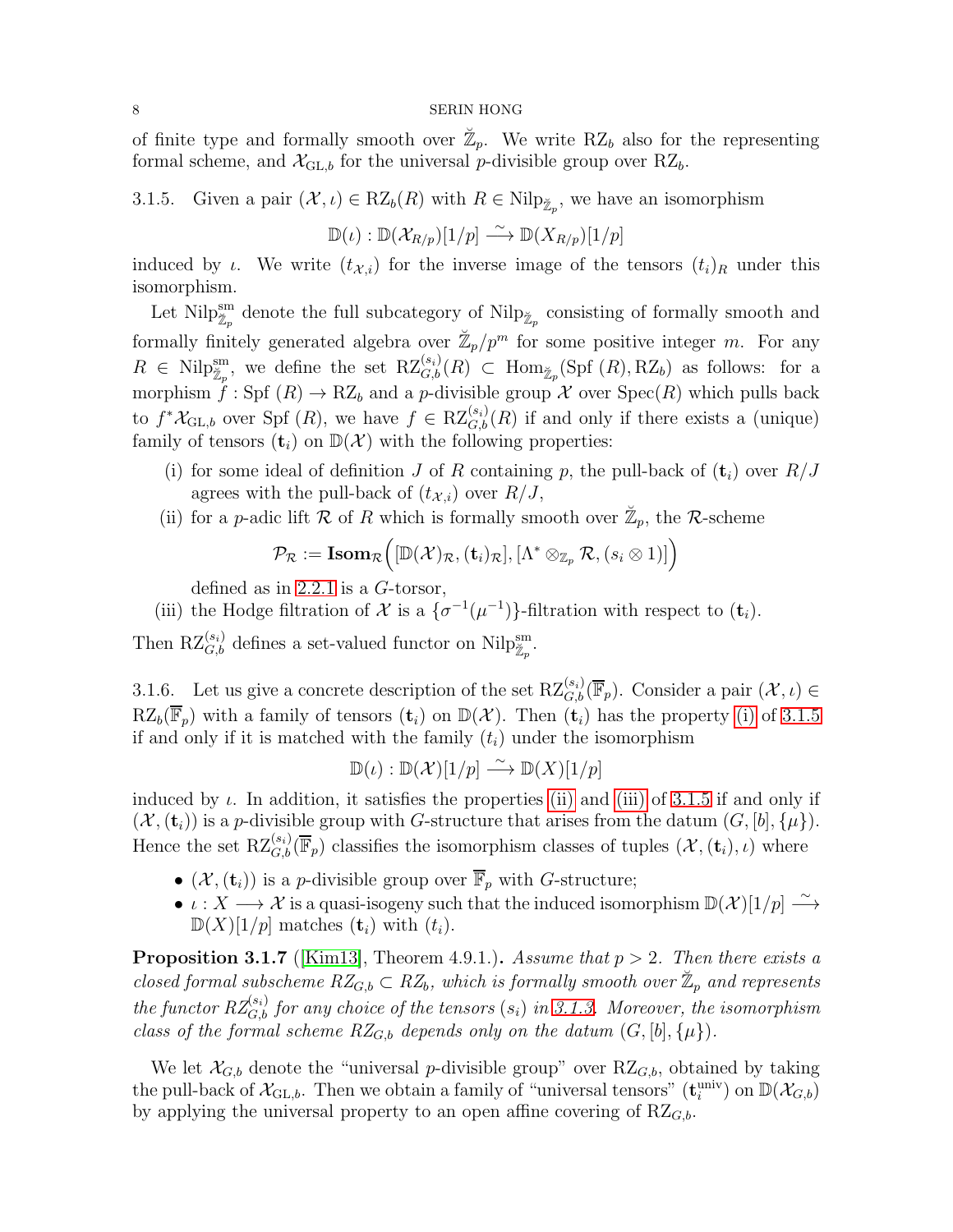<span id="page-8-4"></span>**Example 3.1.8.** Consider the case  $G = \text{Res}_{\mathcal{O}|\mathbb{Z}_p} \text{GL}_n$  where  $\mathcal O$  is the ring of integers of some finite unramified extension of  $\mathbb{Q}_p$ . In this case, choosing a family of tensors  $(s_i)$ on  $\Lambda$  as in [3.1.3](#page-6-1) is equivalent to choosing a  $\mathbb{Z}_p$ -basis of  $\mathscr{O}$ . Then the family of tensors  $(t_i)$  encodes an action of  $\mathscr O$  on M and thus on X. Hence  $\underline X = (X,(t_i))$  can be identified with a *p*-divisible group X with an action of  $\mathcal{O}$ .

In this setting, the construction of  $RZ_{G,b}$  agrees with the construction of Rapoport-Zink spaces of EL type in [\[RZ96\]](#page-21-0) (see [\[Kim13\]](#page-20-2), Proposition 4.7.1.). In other words, for any  $R \in Nilp_{\mathbb{Z}_p}$  the set  $\mathsf{RZ}_{G,b}(R)$  classifies the isomorphism classes of pairs  $(\mathcal{X},\iota)$  where

• X is a p-divisible group over R, endowed with an action of  $\mathscr O$  such that

 $\det_R(a, \mathrm{Lie}(\mathcal{X})) = \det(a, \mathrm{Fil}^0(\mathbb{D}(X))_{\breve{\mathbb{Q}}_p}) \text{ for all } a \in \mathscr{O},$ 

•  $\iota: X_{R/p} \to \mathcal{X}_{R/p}$  is a quasi-isogeny which commutes with the action of  $\mathcal{O}$ .

## 3.2. Functorial properties.

For the rest of this section, we assume that  $p > 2$  and take  $RZ_{G,b}$  as in Proposition [3.1.7.](#page-7-4)

<span id="page-8-0"></span>**Proposition 3.2.1** ([\[Kim13\]](#page-20-2), Theorem 4.9.1.). Let  $(G', [b'], \{\mu'\})$  be another unramified local Shimura datum of Hodge type, and choose  $b' \in [b'] \cap G(\mathbb{Z}_p)\mu'(p)G(\mathbb{Z}_p)$  that gives rise to a p-divisible group over  $\overline{\mathbb{F}}_p$  with G'-structure as in [3.1.3.](#page-6-1)

<span id="page-8-1"></span>(1) The natural morphism  $RZ_b \times_{Spf(\tilde{\mathbb{Z}}_p)} RZ_{b'} \longrightarrow RZ_{(b,b')},$  defined by the product of p-divisible groups with quasi-isogeny, induces an isomorphism

$$
RZ_{G,b} \times_{Spf\,(\breve{\mathbb{Z}}_p)} RZ_{G',b'} \xrightarrow{\sim} RZ_{G \times G',(b,b')}
$$

<span id="page-8-2"></span>(2) For any homomorphism  $f: G \longrightarrow G'$  with  $f(b) = b'$ , there exists an induced morphism

 $RZ_{G,b} \longrightarrow RZ_{G',b'}$ 

which is a closed embedding if f is a closed embedding.

<span id="page-8-3"></span>3.2.2. We want to describe the functorial properties in Proposition [3.2.1](#page-8-0) on the set of  $\mathbb{F}_p$ -valued points. For this, we introduce the set

$$
X_{\{\mu\}}^G([b]):=\{g\in G(\breve{\mathbb{Q}}_p)/G(\breve{\mathbb{Z}}_p)|gb\sigma(g)^{-1}\in G(\breve{\mathbb{Z}}_p)\mu(p)G(\breve{\mathbb{Z}}_p)\}\
$$

which is clearly independent of our choice of  $b \in [b]$  up to bijection. The set  $X_{\{\mu\}}^G([b])$  is called the *affine Deligne-Lusztig set* associated to the datum  $(G, [b], {\mu})$ . As explained in [\[Kim13\]](#page-20-2), 4.8, we have a natural bijection

$$
X_{\{\mu\}}^G([b]) \stackrel{\sim}{\longrightarrow} \mathrm{RZ}_{G,b}(\overline{\mathbb{F}}_p).
$$

Let us now consider another unramified local Shimura datum  $(G', [b'], \{\mu'\})$  and choose  $b' \in [b'] \cap G(\mathbb{Z}_p) \mu'(p)G(\mathbb{Z}_p)$  as in Proposition [3.2.1.](#page-8-0) Then on the set of  $\overline{\mathbb{F}}_p$ valued points, the morphism in [\(1\)](#page-8-1) of Proposition [3.2.1](#page-8-0) gives a map

$$
X^G_{\{\mu\}}([b]) \times X^{G'}_{\{\mu'\}}([b']) \stackrel{\sim}{\longrightarrow} X^{G \times G'}_{\{\mu,\mu'\}}([b,b'])
$$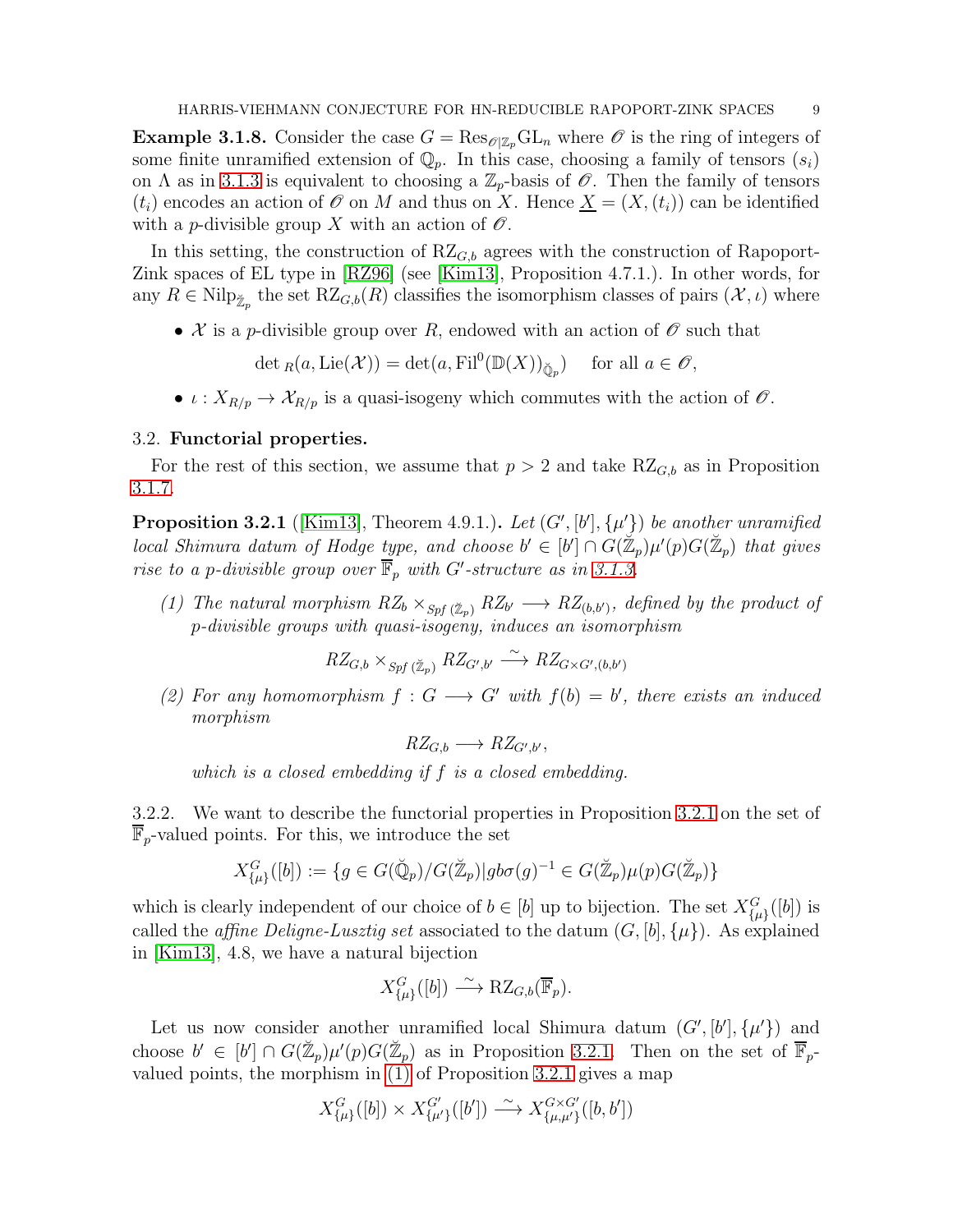which maps  $(gG(\mathbb{Z}_p), g'G'(\mathbb{Z}_p))$  to  $(g, g')(G \times G')(\mathbb{Z}_p)$ . For any homomorphism f:  $G \longrightarrow G'$  with  $f(b) = b'$ , the morphism in [\(2\)](#page-8-2) of Proposition [3.2.1](#page-8-0) yields a map

$$
X_{\{\mu\}}^G([b]) \longrightarrow X_{\{f \circ \mu\}}^{G'}([f(b)])
$$

which maps  $gG(\mathbb{Z}_p)$  to  $f(g)G'(\mathbb{Z}_p)$ .

3.2.3. We now describe the functorial properties in Proposition [3.2.1](#page-8-0) on the formal completions at an  $\overline{\mathbb{F}}_p$ -valued point. Let x be a point in  $RZ_{G,b}(\overline{\mathbb{F}}_p)$ , and write  $(X_x,(t_{x,i}),\iota_x)$  for the corresponding tuple under the description of  $RZ_{G,b}(\overline{\mathbb{F}}_p)$  in [3.1.6.](#page-7-5) We denote by  $(\widetilde{RZ}_{G,b})_x$  the formal completion of  $RZ_{G,b}$  at x.

For an artinian local  $\mathbb{Z}_p$ -algebra R with residue field  $\overline{\mathbb{F}}_p$ , we define a *deformation* of  $X_x$  over R to be a p-divisible group  $\mathscr{X}_x$  over R with an isomorphism  $\mathscr{X}_x \otimes_R \overline{\mathbb{F}}_p \cong X_x$ . By Faltings in [\[Fal99\]](#page-20-10), §7, there exists a formal scheme  $\mathrm{Def}_{X_x,G}$  over Spf  $(\mathbb{Z}_p)$  which classifies the deformations of  $X_x$  with Tate tensors in the following sense: for a formally smooth  $\mathbb{Z}_p$ -algebra of the form  $R = \mathbb{Z}_p[[u_1, \cdots, u_N]]$  or  $R = \mathbb{Z}_p[[u_1, \cdots, u_N]]/(p^m)$ ,  $Def_{X_x,G}(\hat{R})$  is the set of isomorphism classes of the pair  $(\mathscr{X}_x,(\mathbf{t}_i))$  where

- $\mathscr{X}_x$  is a deformation of  $X_x$  over  $R$ ;
- ( $t_i$ ) is a family of Frobenius-invariant tensors on  $\mathbb{D}(\mathscr{X}_x)$  which lift the tensors  $(t<sub>i</sub>)$  and lie in the 0th filtration with respect to the Hodge filtration.

From this moduli description, we obtain a natural isomorphism

$$
\mathrm{Def}_{X_x,G} \simeq (\widehat{\mathrm{RZ}_{G,b}})_x
$$

as explained in [\[Kim13\]](#page-20-2), 4.8.

Now consider another unramified local Shimura datum  $(G', [b'], \{\mu'\})$  and choose  $b' \in [b'] \cap G(\mathbb{Z}_p)\mu'(p)G(\mathbb{Z}_p)$  as in Proposition [3.2.1.](#page-8-0) For any point  $x' \in RZ_{G',b'}(\mathbb{F}_p)$ , the morphism in [\(1\)](#page-8-1) of Proposition [3.2.1](#page-8-0) induces an isomorphism

$$
\mathrm{Def}_{X_x,G}\times \mathrm{Def}_{X_{x'},G'}\stackrel{\sim}{\longrightarrow} \mathrm{Def}_{X_x\times X_{x'},G\times G'}
$$

defined by the product of deformations. For any homomorphism  $f: G \longrightarrow G'$  with  $f(b) = b'$ , if we take  $x' \in RZ_{G',b'}(\overline{\mathbb{F}}_p)$  to be the image of x under the morphism in [\(2\)](#page-8-2) of Proposition [3.2.1,](#page-8-0) we have an induced morphism

$$
\mathrm{Def}_{X_x,G} \longrightarrow \mathrm{Def}_{X_{x'},G'}
$$

which is a closed embedding if  $f$  is a closed embedding.

## <span id="page-9-0"></span>3.3. Associated local Shimura varieties.

3.3.1. Consider the algebraic group  $J_b$  over  $\mathbb{Q}_p$  defined in [2.2.2.](#page-5-4) Note that  $J_b(\mathbb{Q}_p)$  can be identified with the group of quasi-isogenies  $\gamma : X \longrightarrow X$  that preserve the tensors  $(t_i)$ . One can show that RZ<sub>G,b</sub> carries a natural left  $J_b(\mathbb{Q}_p)$ -action defined by

$$
\gamma(\mathcal{X},\iota)=(\mathcal{X},\iota\circ\gamma^{-1})
$$

for any  $R \in \text{Nilp}_{\mathbb{Z}_p}, (\mathcal{X}, \iota) \in \text{RZ}_{G,b}(R)$  and  $\gamma \in J_b(\mathbb{Q}_p)$  (see [\[Kim13\]](#page-20-2), 7.2.).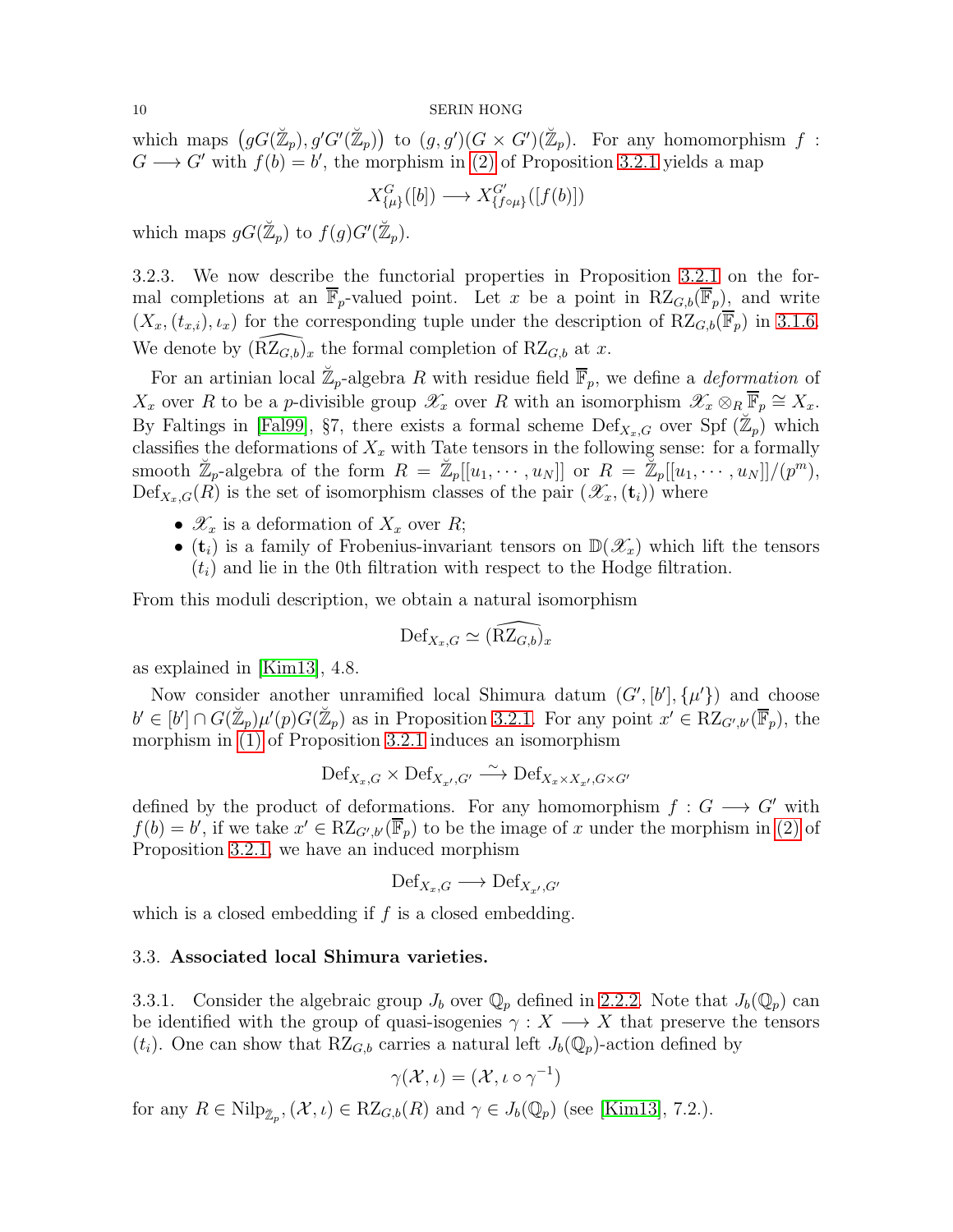3.3.2. Let E be the field of definition of the  $G(\check{Q}_p)$ -conjugacy class of  $\mu$ , and let  $\mathscr{O}_E$ denote its ring of integers. Note that E is a finite unramified extension of  $\mathbb{Q}_p$  since  $G_{\mathbb{Q}_p}$ is split over a finite unramified extension of  $\mathbb{Q}_p$ . Let d be the degree of the extension, and write  $\tau$  for the Frobenius automorphism of  $\check{\mathbb{Q}}_p$  relative to E.

For any formal scheme S over Spf  $(\mathbb{Z}_p)$ , we write  $S^{\tau} := S \times_{\text{Spf }(\mathbb{Z}_p), \tau} \text{Spf }(\mathbb{Z}_p)$ . By a Weil descent datum on S over  $\mathscr{O}_E$ , we mean an isomorphism  $S \longrightarrow^{\sim} S^{\tau}$ . If  $S \cong$  $S_0 \times_{\text{Spf}(\mathscr{O}_E)} \text{Spf}(\mathbb{Z}_p)$  for some formal scheme  $S_0$  over  $\text{Spf}(\mathscr{O}_E)$ , then there exists a natural Weil descent datum on S over  $\mathscr{O}_E$ , called an *effective* Weil descent datum.

For any  $R \in \text{Nilp}_{\mathbb{Z}_p}$ , we define  $R^{\tau}$  to be R viewed as a  $\mathbb{Z}_p$ -algebra via  $\tau$ . Note that we have a natural identification  $RZ_b^{\tau}(R) = RZ_b(R^{\tau})$ . Following Rapoport and Zink in [\[RZ96\]](#page-21-0), 3.48, we define a Weil descent datum  $\Phi$  on RZ<sub>b</sub> over  $\mathscr{O}_E$  by sending  $(\mathcal{X}, \iota) \in RZ_b(R)$  with  $R \in \text{Nilp}_{\check{\mathbb{Z}}_p}$  to  $(\mathcal{X}^{\Phi}, \iota^{\Phi}) \in RZ_b(R^{\tau})$  where

- $\mathcal{X}^{\Phi}$  is  $\mathcal X$  viewed as a *p*-divisible group over  $R^{\tau}$ ;
- $\iota^{\Phi}$  is the quasi-isogeny

$$
\iota^{\Phi}: X_{R^{\tau}/p} = (\tau^*X)_{R/p} \xrightarrow{\text{Frob}^{-d}} X_{R/p} \xrightarrow{\iota} \mathcal{X}_{R/p} = \mathcal{X}_{R/p}^{\Phi}
$$

where  $\text{Frob}^d: X \to \tau^* X$  is the relative q-Frobenius with  $q = p^d$ .

One can check that  $\Phi$  restricts to a Weil descent datum  $\Phi_G$  on  $RZ_{G,b}$  over  $\mathscr{O}_E$  by looking at  $\mathbb{F}_p$ -points and the formal completions thereof. The Weil descent datum  $\Phi_G$  clearly commutes with the  $J_b(\mathbb{Q}_p)$ -action defined in [3.3.1.](#page-9-0)

3.3.3. Since RZ<sub>G,b</sub> is locally formally of finite type over Spf  $(\mathbb{Z}_p)$ , it admits a rigid analytic generic fiber which we denote by  $\mathrm{RZ}_{G,b}^{\text{rig}}$  (see [\[Ber96\]](#page-20-11).). The  $J_b(\mathbb{Q}_p)$ -action and the Weil descent datum  $\Phi_G$  on  $RZ_{G,b}$  induce an action of  $J_b(\mathbb{Q}_p)$  on  $RZ_{G,b}^{rig}$  and an Weil descent datum  $\Phi_G : RZ_{G,b}^{rig} \longrightarrow (RZ_{G,b}^{rig})^{\tau}$  over E.

Recall that we have a universal p-divisible group  $\mathcal{X}_{G,b}$  over  $RZ_{G,b}$  and a family of universal tensors  $(\mathbf{t}^{\text{univ}}_i)$  on  $\mathbb{D}(\mathcal{X}_{G,b})$ . In addition, the family  $(\mathbf{t}^{\text{univ}}_i)$  has a "étale realization"  $(\mathbf{t}_{i,\text{\'et}}^{\text{univ}})$  on the Tate module  $T_p(\mathcal{X}_{G,b})$  (see [\[Kim13\]](#page-20-2), Theorem 7.1.6.).

For any open compact subgroup  $K_p$  of  $G(\mathbb{Z}_p)$ , we define the following rigid analytic étale cover of  $RZ_{G,b}^{rig}$ :

$$
\mathrm{RZ}_{G,b}^{K_p} := \textbf{Isom}_{\mathrm{RZ}_{G,b}^{\text{rig}}} \Big([\Lambda, (s_i)], [T_p(\mathcal{X}_{G,b}), (\mathbf{t}_{i,\text{\'et}}^{\text{univ}})] \Big) \Big/ K_p.
$$

The  $J_b(\mathbb{Q}_p)$ -action and the Weil descent datum over E on RZ<sup>rig</sup><sub>G,b</sub> pull back to RZ<sub>G,b</sub>. As the level  $K_p$  varies, these covers form a tower  $\{RZ_{G,b}^{K_p}\}\$  with Galois group  $G(\mathbb{Z}_p)$ . We denote this tower by  $RZ^{\infty}_{G,b}$ .

By [\[Kim13\]](#page-20-2), Proposition 7.4.8, there exists a right  $G(\mathbb{Q}_p)$ -action on the tower  $RZ_{G,b}^{\infty}$ extending the Galois action of  $G(\mathbb{Z}_p)$ , which commutes with the natural  $J_b(\mathbb{Q}_p)$ -action and the Weil descent datum over  $E$ . In addition, there is a well-defined period map on  $RZ_{G,b}^{rig}$  as explained in [\[Kim13\]](#page-20-2), 7.5. Hence the tower  $RZ_{G,b}^{\infty}$  is a local Shimura variety in the sense of Rapoport and Viehmann in [\[RV14\]](#page-21-1), 5.1.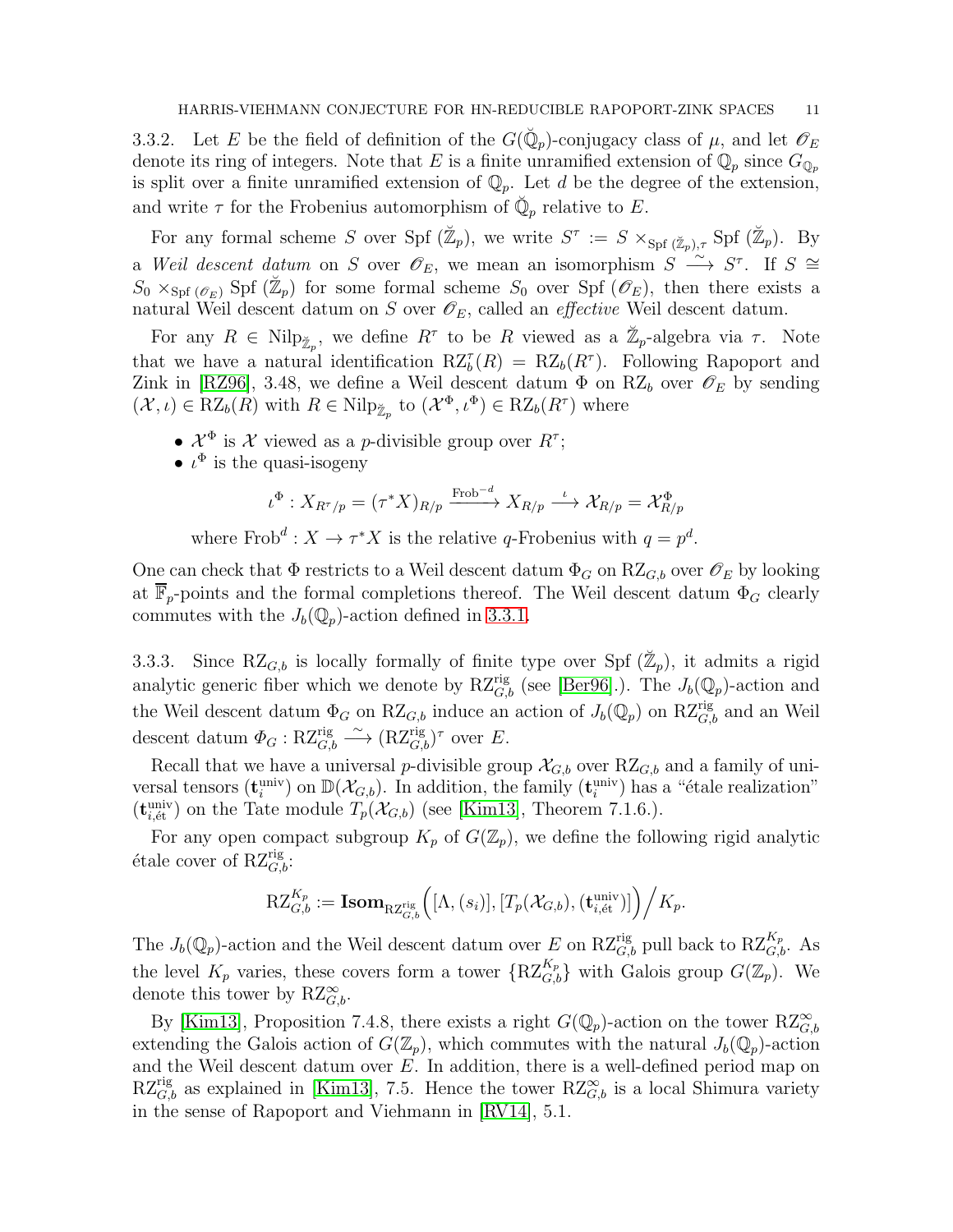3.3.4. We fix a prime  $l \neq p$ , and let  $W_E$  denote the Weil group of E. For any level  $K_p \subset G(\mathbb{Z}_p)$ , we consider the cohomology groups

$$
H^{i}(\mathrm{RZ}_{G,b}^{K_p})=H^{i}_{c}(\mathrm{RZ}_{G,b}^{K_p}\otimes_{\breve{\mathbb{Q}}_p}\mathbb{C}_p,\mathbb{Q}_l(\dim \mathrm{RZ}_{G,b}^{K_p})).
$$

As the level  $K_p$  varies, these cohomology groups form a tower  $\{H^i(\mathrm{RZ}_{G,b}^{K_p})\}$  for each i, endowed with a natural action of  $G(\mathbb{Q}_p) \times W_E \times J_b(\mathbb{Q}_p)$ .

Let  $\rho$  be an admissible *l*-adic representation of  $J_b(\mathbb{Q}_p)$ . The groups

$$
H^{i,j}(\mathrm{RZ}_{G,b}^{\infty})_{\rho} := \varinjlim_{K_p} \mathrm{Ext}^j_{J_b(\mathbb{Q}_p)}(H^i(\mathrm{RZ}_{G,b}^{K_p}), \rho)
$$

satisfy the following properties (see [\[RV14\]](#page-21-1), Proposition 6.1 and [\[Man08\]](#page-21-4), Theorem 8):

- (1) The groups  $H^{i,j}(\mathrm{RZ}_{G,b}^{\infty})$ <sub>ρ</sub> vanish for almost all *i*, *j*.
- (2) There is a natural action of  $G(\mathbb{Q}_p) \times W_E$  on each  $H^{i,j}(\mathrm{RZ}_{G,b}^{\infty})_\rho$ .
- (3) The representations  $H^{i,j}(\mathrm{RZ}_{G,b}^{\infty})_{\rho}$  are admissible.

Hence we can define a virtual representation of  $G(\mathbb{Q}_p) \times W_E$ 

$$
H^{\bullet}(\mathrm{RZ}_{G,b}^{\infty})_{\rho} := \sum_{i,j\geq 0} (-1)^{i+j} H^{i,j}(\mathrm{RZ}_{G,b}^{\infty})_{\rho}.
$$

## <span id="page-11-0"></span>4. Hodge-Newton reducibility and Harris-Viehmann conjecture

### 4.1. Harris-Viehmann conjecture: statement.

4.1.1. Throughout this section, we fix a prime  $p > 2$  and an unramified local Shimura datum of Hodge type  $(G, [b], \{\mu\})$ . We also choose a faithful G-representation  $\Lambda \in$  $\text{Rep}_{\mathbb{Z}_p}(G)$  and a finite family of tensors  $(s_i)$  on  $\Lambda$  as in [3.1.3.](#page-6-1) In addition, we fix a maximal torus  $T \subseteq G$  and a Borel subgroup  $B \subseteq G$  containing T, both defined over  $\mathbb{Z}_p$ .

Let  $P$  be a proper standard parabolic subgroup of  $G$  with Levi factor  $L$  and unipotent radical U. For any element  $b \in [b] \cap L(\breve{\mathbb{Q}}_p)$ , we define  $I_{b,\{\mu\},L}$  to be the set of  $L(\breve{\mathbb{Z}}_p)$ conjugacy classes of cocharacters of  $L$  with a representative  $\mu'$  such that

\n- (i) 
$$
\mu' \in \{\mu\}_G
$$
,
\n- (ii)  $[b]_L \cap L(\mathbb{Z}_p)\mu'(p)L(\mathbb{Z}_p)$  is not empty.
\n

Then  $I_{b,\{\mu\},L}$  is finite and nonempty (see [\[RV14\]](#page-21-1), Lemma 8.1.).

**Lemma 4.1.2.** For any  $\{\mu'\}_L \in I_{b,\{\mu\},L}$ , the tuple  $(L,[b]_L,\{\mu'\}_L)$  is an unramified local Shimura datum of Hodge type.

*Proof.* By construction, the tuple  $(L, [b]_L, \{\mu'\}_L)$  satisfies the conditions [\(i\)](#page-5-5) and [\(ii\)](#page-5-3) of [3.1.1.](#page-5-1) Hence it remains to check the condition [\(iii\)](#page-5-2) of [3.1.1.](#page-5-1) After taking  $\sigma$ -conjugate in  $L(\check{Q}_p)$  if necessary, we may assume that  $b \in L(\check{\mathbb{Z}}_p)\mu'(p)L(\check{\mathbb{Z}}_p)$ . Then we have  $b \in G(\mathbb{Z}_p)\mu(p)G(\mathbb{Z}_p)$  since  $\mu' \in {\{\mu\}}$ . Now we verify the condition [\(iii\)](#page-5-2) with b since  $(G, [b], {\mu})$  is an unramified local Shimura datum of Hodge type.

We can now state the Harris-Viehmann conjecture in the setting of Rapoport-Zink spaces of Hodge type.

<span id="page-11-1"></span>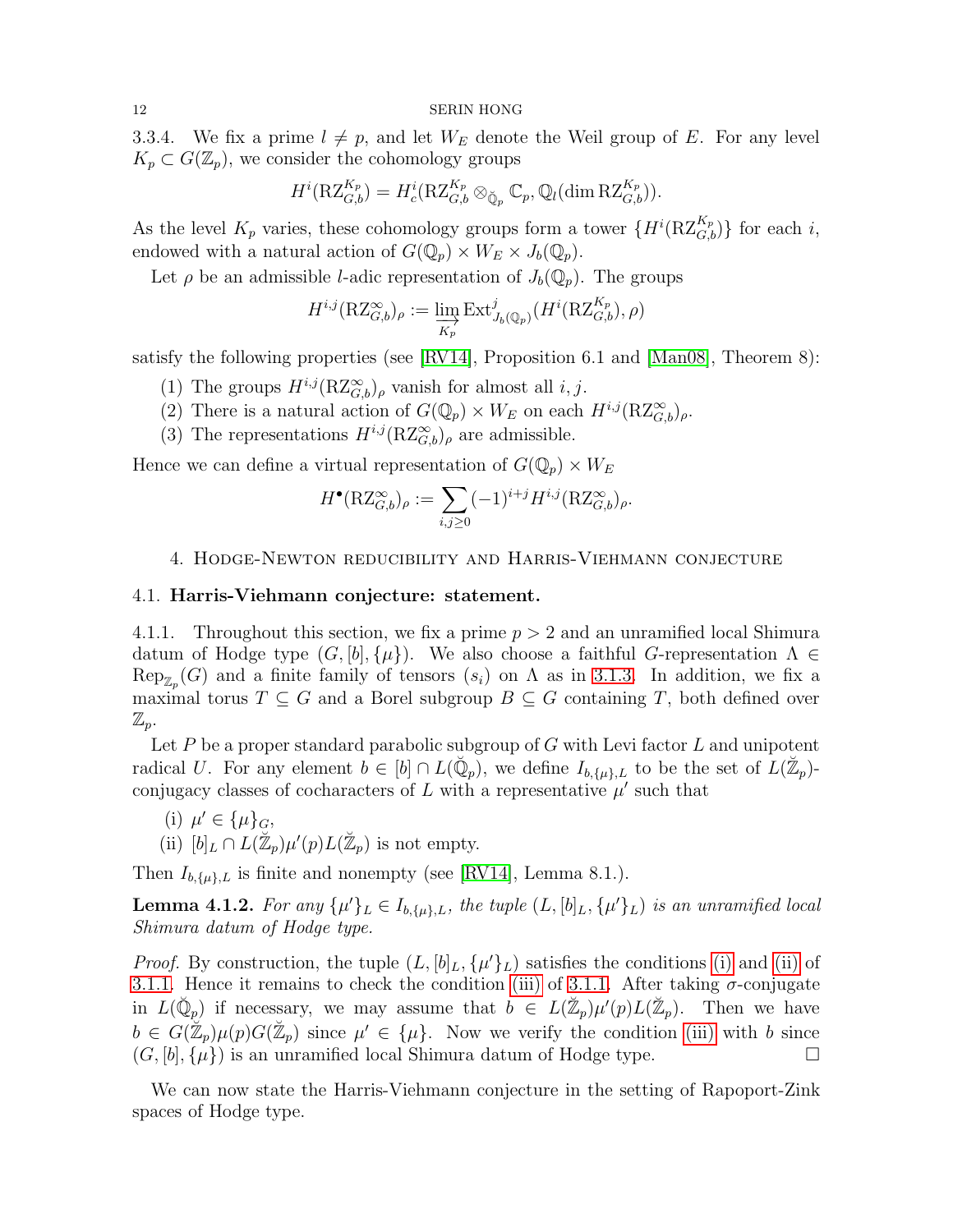<span id="page-12-5"></span><span id="page-12-1"></span>Conjecture 4.1.3 ([\[RV14\]](#page-21-1), Conjecture 8.4.). Choose an element  $b \in [b] \cap G(\mathbb{Z}_p)\mu(p)G(\mathbb{Z}_p)$ . Let  $P$  be a parabolic subgroup of  $G$  with Levi factor  $L$  such that

- (i) [b]  $\cap L(\check{\mathbb{Q}}_p)$  is not empty,
- <span id="page-12-6"></span>(ii)  $J_b$  is an inner form of a Levi subgroup of G contained in L.

Choose representatives  $\mu_1, \mu_2, \cdots, \mu_s$  of the  $L(\mathbb{Z}_p)$ -conjugacy classes of cocharacters in  $I_{b,\{\mu\},L}$ , and also choose  $b_k \in [b]_L \cap L(\mathbb{Z}_p)\mu_k(p) L(\mathbb{Z}_p)$  for each  $k = 1, 2, \cdots, s$ . Then for any admissible  $\overline{\mathbb{Q}}_l$ -representation  $\rho$  of  $J(\mathbb{Q}_p)$ , we have an equality of virtual representations of  $G(\mathbb{Q}_p)\times W_E$ 

$$
H^{\bullet}(RZ_{G,b}^{\infty})_{\rho} = \bigoplus_{k=1}^{s} Ind_{P(\mathbb{Q}_p)}^{G(\mathbb{Q}_p)} H^{\bullet}(RZ_{L,b_k}^{\infty})_{\rho}.
$$

In particular, the virtual representation  $H^{\bullet}(RZ_{G,b}^{\infty})_{\rho}$  contains no supercuspidal representations of  $G(\mathbb{Q}_p)$ .

Here we consider the groups  $H^{\bullet}(\mathrm{RZ}_{L,b_k}^{\infty})_{\rho}$  as a virtual representation of  $P(\mathbb{Q}_p) \times W_E$ by letting the unipotent radical of  $P(\mathbb{Q}_p)$  act trivially. Note that the choice of  $b_k$ 's (or  $\mu_k$ 's) is unimportant since the isomorphism class of the spaces  $RZ^{\infty}_{L,b_k}$  only depend on the tuples  $(L, [b]_L, \{\mu_k\}_L)$ .

<span id="page-12-0"></span>4.1.4. We will prove Conjecture [4.1.3](#page-12-1) under the assumption that the datum  $(G, [b], \{\mu\})$ is *Hodge-Newton reducible* (with respect to  $P$  and  $L$ ). By definition, this means that there exist  $\mu \in {\{\mu\}}$  and  $b \in [b] \cap L(\breve{\mathbb{Q}}_p)$  with the following properties:

- <span id="page-12-3"></span><span id="page-12-2"></span>(i) the cocharacter  $\mu$  factors through  $L$ ,
- <span id="page-12-4"></span>(ii)  $[b]_L \cap L(\mathbb{Z}_p) \mu(p) L(\mathbb{Z}_p)$  is not empty,
- (iii) in the action of  $\mu$  and  $\nu_b$  on Lie(U)  $\otimes_{\mathbb{Q}_p} \check{\mathbb{Q}}_p$ , only non-negative characters occur.

Here  $\nu_b$  denote the *Newton cocharacter* associated to b (see [\[Ko85\]](#page-20-12), §4 or [\[RR96\]](#page-21-7), §1 for definition.). Note that the properties [\(i\)](#page-12-2) and [\(ii\)](#page-12-3) together imply that  $\{\mu\}_L \in I_{b,\{\mu\},L}$ .

The notion of Hodge-Newton reducibility first appeared in [\[Ka79\]](#page-20-13), where Katz considered p-divisible groups (and  $F$ -crystals) with the property that the Hodge polygon passes through a break point of the Newton polygon. For  $G = GL_n$ , our notion of Hodge-Newton reducibility is equivalent to the notion considered by Katz. More precisely, if X is a p-divisible group over  $\overline{\mathbb{F}}_p$  that arises from the datum  $(G, [b], {\mu})$  with a choice of  $b \in [b] \cap G(\mathbb{Z}_p)\mu(p)G(\mathbb{Z}_p)$ , the datum  $(G, [b], {\mu})$  is Hodge-Newton reducible (with respect to some parabolic subgroup and its Levi factor) if and only if the Hodge polygon of X passes through a break point of the Newton polygon of X. See [\[RV14\]](#page-21-1), Remark 4.25 for more details.

We want to interpret the statement of Conjecture [4.1.3](#page-12-1) under our assumption. Let us choose  $\mu \in {\{\mu\}}$  and  $b \in [b] \cap L(\breve{\mathbb{Q}}_p)$  with the properties [\(i\),](#page-12-2) [\(ii\),](#page-12-3) and [\(iii\)](#page-12-4) above. After replacing by a  $\sigma$ -conjugate if necessary, we may assume that  $b \in L(\mathbb{Z}_p) \mu(p) L(\mathbb{Z}_p)$ . Then b and L clearly satisfy the condition [\(i\)](#page-12-5) of Conjecture [4.1.3.](#page-12-1) One can also check that b and L satisfy the condition [\(ii\)](#page-12-6) of Conjecture [4.1.3](#page-12-1) (see [\[RV14\]](#page-21-1), Remark 8.9.). Moreover, under our assumption the set  $I_{b,\{\mu\},L}$  consists of a single element, namely  $\{\mu\}_L$  (see [\[RV14\]](#page-21-1), Theorem 8.8.).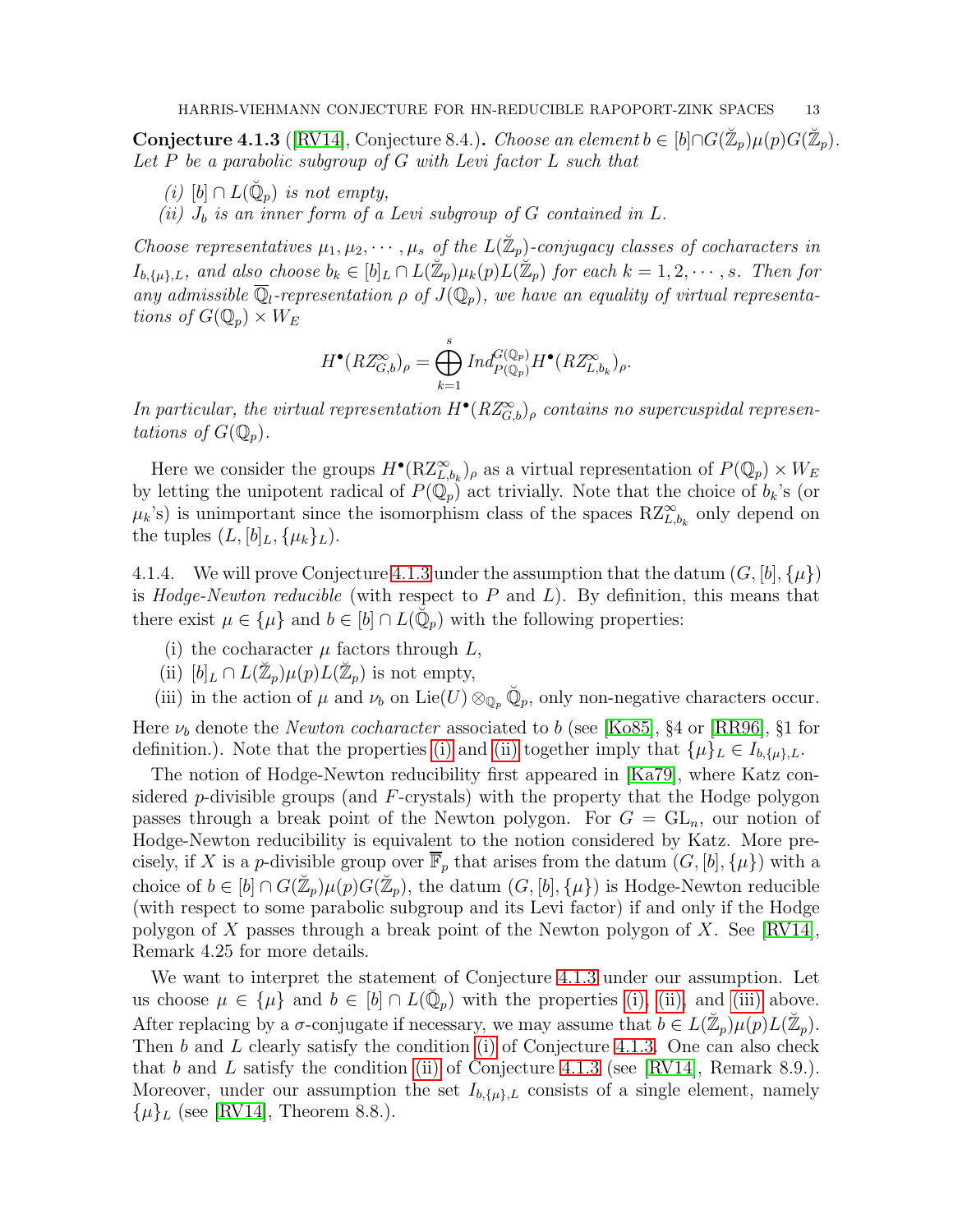Hence we may state our main theorem as follows:

<span id="page-13-0"></span>**Theorem 4.1.5.** Assume that  $(G, [b], \{\mu\})$  is Hodge-Newton reducible with respect to a standard parabolic subgroup P with Levi factor L. Choose  $\mu \in {\{\mu\}}$  and  $b \in$  $L(\mathbb{Z}_p)\mu(p)L(\mathbb{Z}_p)$  with the properties [\(i\),](#page-12-2) [\(ii\)](#page-12-3) and [\(iii\)](#page-12-4) of [4.1.4.](#page-12-0) Then for any admissible  $\overline{\mathbb{Q}}_l$ -representation  $\rho$  of  $J(\mathbb{Q}_p)$ , we have an equality of virtual representations of  $G(\mathbb{Q}_p)\times W_E$ 

$$
H^{\bullet}(RZ_{G,b}^{\infty})_{\rho} = Ind_{P(\mathbb{Q}_p)}^{G(\mathbb{Q}_p)} H^{\bullet}(RZ_{L,b}^{\infty})_{\rho}.
$$

In particular, the virtual representation  $H^{\bullet}(RZ_{G,b}^{\infty})_{\rho}$  contains no supercuspidal representations of  $G(\mathbb{Q}_p)$ .

## <span id="page-13-2"></span>4.2. Rigid analytic tower associated to the parabolic subgroup.

For our proof of Theorem [4.1.5,](#page-13-0) we construct an intermediate tower of rigid analytic spaces associated to the parabolic subgroup P.

4.2.1. For the rest of this section, we will always keep the assumption and the notations in the statement of Theorem [4.1.5.](#page-13-0) In addition, we write  $\underline{X} = (X,(t_i))$  for the p-divisible group with G-structure that arises from the datum  $(G, [b], {\mu})$  with the choice  $b \in [b]$ .

By [\[Hong16\]](#page-20-6), Lemma 3.1.4, we can choose a group  $\tilde{G}$  of EL type with the following properties:

- (i) the embedding  $G \hookrightarrow \text{GL}(\Lambda)$  factors through  $\widetilde{G}$ ,
- (ii) the datum  $(\widetilde{G}, [b], {\mu})$  is Hodge-Newton reducible with respect to a proper parabolic subgroup  $\tilde{P}$  of  $\tilde{G}$  and its Levi factor  $\tilde{L}$  such that  $P = \tilde{P} \cap G$  and  $L = \tilde{L} \cap G$ .

In general, the group  $\tilde{G}$  is of the form

$$
G = \text{Res}_{\mathcal{O}_1|\mathbb{Z}_p} \text{GL}_{n_1} \times \text{Res}_{\mathcal{O}_2|\mathbb{Z}_p} \text{GL}_{n_2} \times \text{Res}_{\mathcal{O}_f|\mathbb{Z}_p} \text{GL}_{n_f}
$$

where each  $\mathcal{O}_j$  is the ring of integers for some finite unramified extension of  $\mathbb{Q}_p$ . However, in light of functorial properties in Proposition [3.2.1,](#page-8-0) we may assume for simplicity that

$$
\tilde{G} = \text{Res}_{\mathscr{O}|\mathbb{Z}_p} \text{GL}_n
$$

where  $\mathscr O$  is the integer ring of some finite unramified extension of  $\mathbb Q_p$ . Then the Levi subgroup  $\overline{L}$  takes the form

(4.2.1.1) 
$$
L = \text{Res}_{\mathscr{O}|\mathbb{Z}_p} \text{GL}_{m_1} \times \text{Res}_{\mathscr{O}|\mathbb{Z}_p} \text{GL}_{m_2} \times \cdots \times \text{Res}_{\mathscr{O}|\mathbb{Z}_p} \text{GL}_{m_r}.
$$

For each  $j = 1, 2, \dots, r$ , we define the following data:

- <span id="page-13-1"></span>•  $L_j$  is the j-th factor in the decomposition [\(4.2.1.1\)](#page-13-1),
- $L_j$  is the image of L under the projection  $\widetilde{L} \twoheadrightarrow \widetilde{L}_j$ ,
- $b_j$  is the image of b under the projection  $L \twoheadrightarrow L_j$ ,
- $\mu_j$  is the cocharacter of  $L_j$  induced from  $\mu$  via the projection  $L \twoheadrightarrow L_j$ .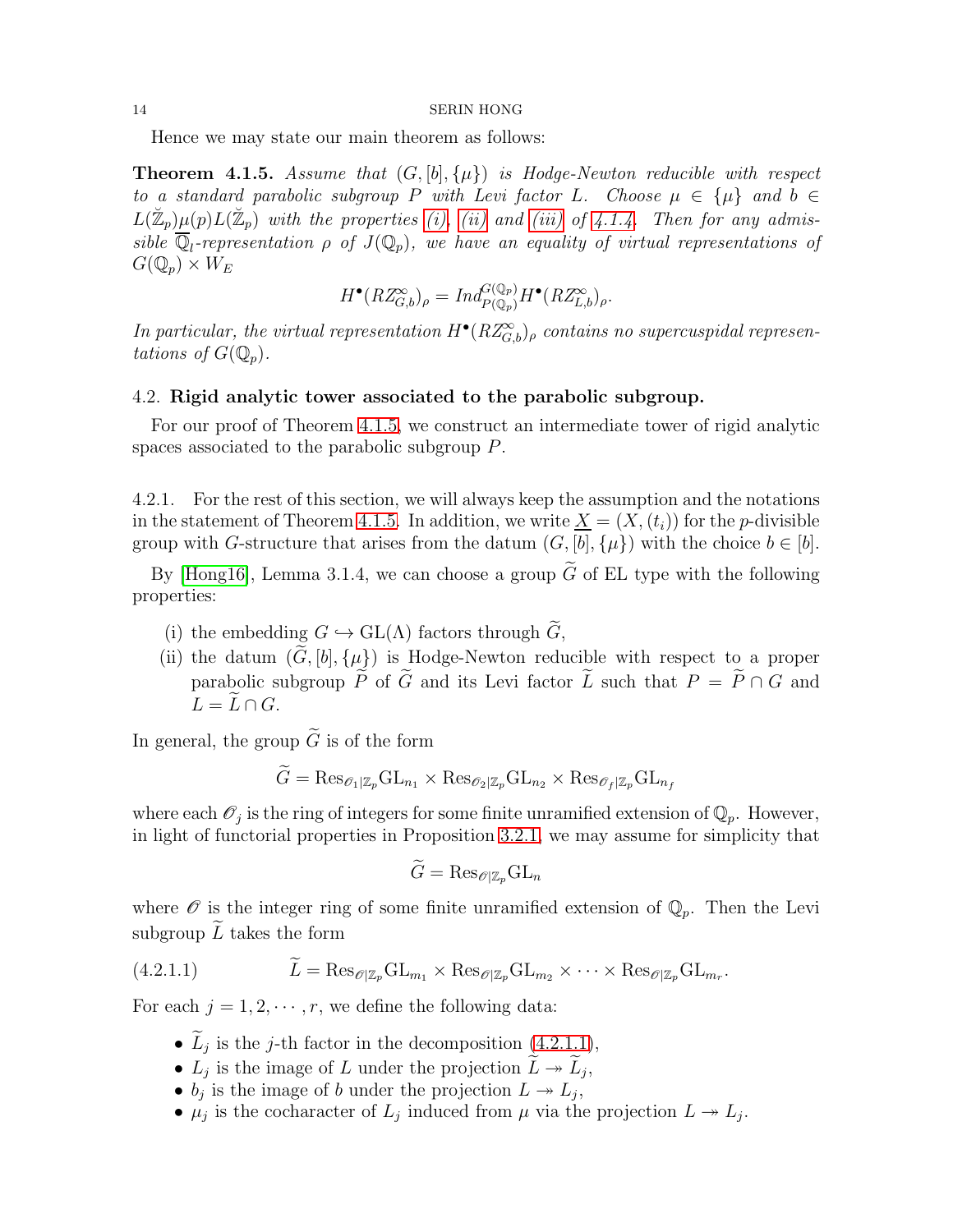<span id="page-14-3"></span>4.2.2. For any  $x \in RZ_{G,b}(\overline{\mathbb{F}}_p)$ , we write  $(X_x,(t_{x,i}), \iota_x)$  for the corresponding tuple under the moduli description of  $RZ_{G,b}(\overline{\mathbb{F}}_p)$  described in [3.1.6,](#page-7-5) and  $\underline{X}_x := (X_x, (t_{x,i}))$  for the associated  $p$ -divisible group with  $G$ -structure. Then we have the following facts from [\[Hong16\]](#page-20-6), §3.2:

- (1) The tuples  $(L_j, [b_j], \{\mu_j\})$  and  $(L_j, [b_j], \{\mu_j\})$  are unramified local Shimura data of Hodge type for each  $j = 1, 2, \dots, s$ .
- <span id="page-14-0"></span>(2) There is a natural map of the affine Deligne-Lusztig sets

$$
X_{\{\mu\}}^G([b]) \stackrel{\sim}{\longrightarrow} X_{\{\mu\}}^L([b]) \longrightarrow X_{\{\mu_1\}}^{L_1}([b_1]) \times \cdots \times X_{\{\mu_r\}}^{L_r}([b_r]),
$$

which induces a natural map

$$
\mathrm{RZ}_{G,b}(\overline{\mathbb{F}}_p) \stackrel{\sim}{\longrightarrow} \mathrm{RZ}_{L,b}(\overline{\mathbb{F}}_p) \longrightarrow \mathrm{RZ}_{L_1,b_1}(\overline{\mathbb{F}}_p) \times \cdots \times \mathrm{RZ}_{L_r,b_r}(\overline{\mathbb{F}}_p)
$$

via the natural bijections between the affine Deligne-Lusztig sets and the set of  $\mathbb{F}_p$ -valued points of the Rapoport-Zink spaces (see [3.2.2.](#page-8-3)).

<span id="page-14-1"></span>(3) The second map in [\(2\)](#page-14-0) induces a decomposition

$$
\underline{X}_x = \underline{X}_{x_1} \times \underline{X}_{x_2} \times \cdots \times \underline{X}_{x_r}
$$

where  $\underline{X}_{x_j}$  is the *p*-divisible group with  $L_j$ -structure corresponding to the image of x in  $\mathrm{RZ}_{L_j, b_j}(\overline{\mathbb{F}}_p)$ .

<span id="page-14-2"></span>(4) If we set  $X_x^{(j)} := X_{x_j} \times X_{x_{j+1}} \times \cdots \times X_{x_r}$  for each  $j = 1, 2, \cdots, r$ , the decomposition in [\(3\)](#page-14-1) induces a filtration

 $0 \subset X_x^{(r)} \subset X_x^{(r-1)} \subset \cdots \subset X_x^{(1)} = X_x$ 

such that each quotient  $X_x^{(j)}/X_x^{(j+1)} \simeq X_{x_j}$  carries  $L_j$ -structure that arises from the datum  $(L_j, [b_j], {\mu_j})$ .

<span id="page-14-4"></span>(5) Given a formally smooth  $\mathbb{Z}_p$ -algebra of the form  $R = \mathbb{Z}_p[[u_1, \dots, u_N]]$  or  $R =$  $\mathbb{Z}_p[[u_1,\dots,u_N]]/(p^m)$  and a deformation  $\underline{\mathscr{X}}_x=(\mathscr{X}_x,(\mathbf{t}_i))\in \mathrm{Def}_{X_x,G}(R)$  with an isomorphism  $\alpha: \mathscr{X}_x \otimes_R \overline{\mathbb{F}}_p \cong X_x$ , there exists a unique filtration of  $\mathscr{X}$ 

$$
0 \subset \mathscr{X}_x^{(r)} \subset \mathscr{X}_x^{(r-1)} \subset \cdots \subset \mathscr{X}_x^{(1)} = \mathscr{X}_x
$$

which lifts the filtration in [\(4\)](#page-14-2) in the following sense: for each  $j = 1, 2, \dots, r$ , the isomorphism  $\alpha$  induces isomorphisms  $\alpha^{(j)}$ :  $\mathscr{X}_x^{(j)} \otimes_R \overline{\mathbb{F}}_p \cong X_x^{(j)}$  and  $\alpha_j$ :  $(\mathscr{X}_x^{(j)}/\mathscr{X}_x^{(j+1)}) \otimes_R \overline{\mathbb{F}}_p \cong X_{x_j}$  such that  $(\mathscr{X}_x^{(j)}/\mathscr{X}_x^{(j+1)}, (\mathbf{t}_i^{(j)})$  $\mathcal{D}(\mathcal{Y})$   $\in$  Def<sub> $X_{x_j}, L_j(R)$ </sub> for some family of tensors  $(\mathbf{t}_i^{(j)})$  $\mathbb{D}(\mathcal{X}_x^{(j)}/\mathcal{X}_x^{(j+1)}).$ 

We refer to the decomposition in  $(3)$  and the filtration in  $(4)$  respectively as the  $Hodge$ Newton decomposition and the Hodge-Newton filtration of  $\underline{X}_x$  (with respect to P and L). If we take x such that  $X_x = X$ ,  $(t_{x,i}) = (t_i)$  and  $t_x$  is the identity map on X, we obtain the Hodge-Newton decomposition of  $\overline{X}$ 

(4.2.2.1) X = X<sup>1</sup> × X<sup>2</sup> × · · · × X<sup>r</sup>

and the corresponding Hodge-Newton filtration of  $\underline{X}$ 

$$
(4.2.2.2) \t 0 \subset X^{(r)} \subset X^{(r-1)} \subset \dots \subset X^{(1)} = X
$$

where each quotient  $X^{(j)}/X^{(j+1)} \simeq X_j$  carries  $L_j$ -structure that arises from the datum  $(L_j, [b_j], \{\mu_j\})$  with the choice  $b_j \in [b_j]$ .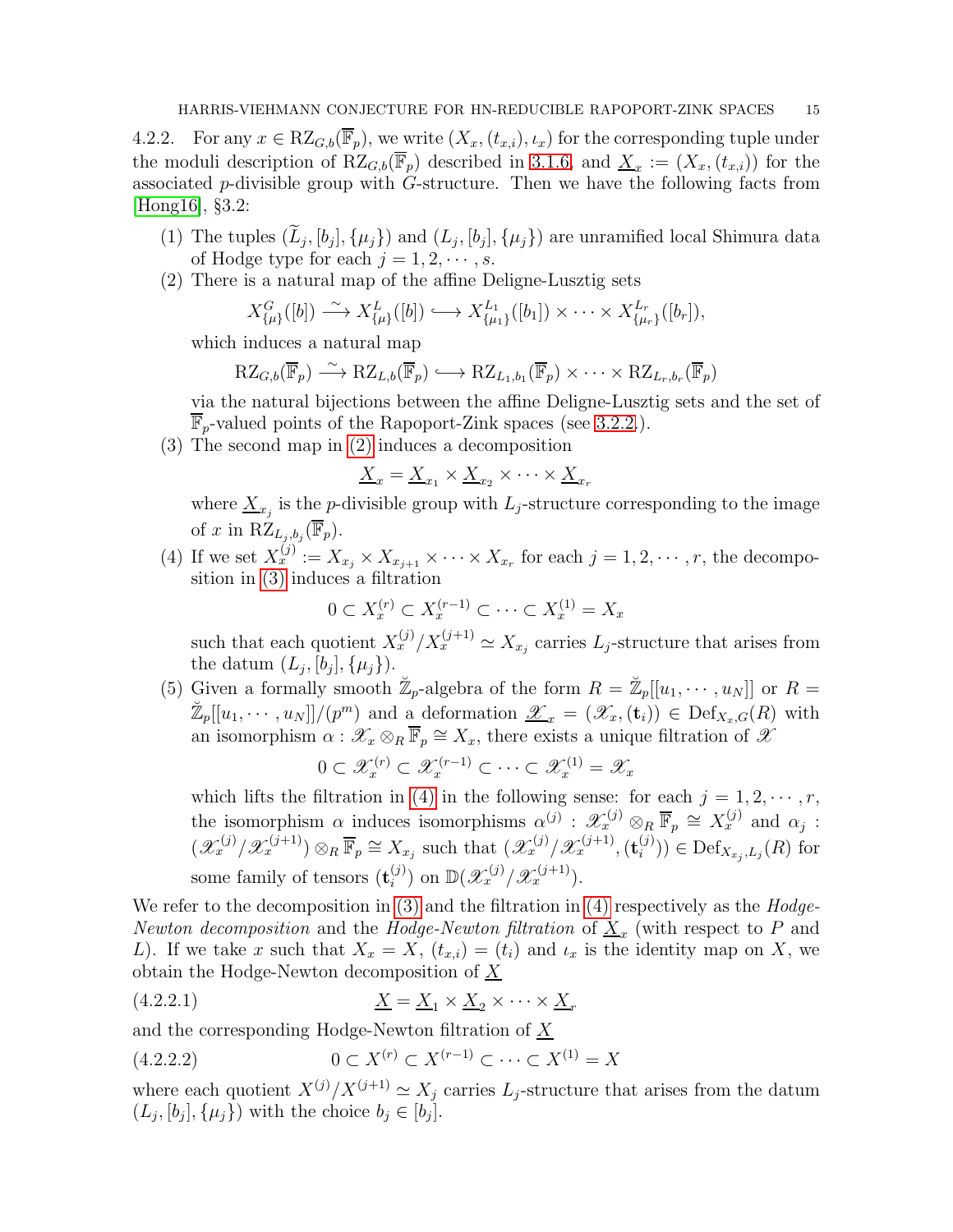4.2.3. Following Mantovan in [\[Man08\]](#page-21-4), Definition 9, we define a set-valued functor  $RZ_{\widetilde{P},b}$  on Nilp<sub> $\mathbb{Z}_p$ </sub> as follows: for any  $R \in Nilp_{\mathbb{Z}_p}$ , we set  $RZ_{\widetilde{P},b}(R)$  to be the set of isomorphism classes of triples  $(\mathcal{X}, \mathcal{X}^{\bullet}, \iota)$  where

- X is a p-divisible group over R with an action of  $\mathcal O$  (see Example [3.1.8\)](#page-8-4);
- $\mathcal{X}^{\bullet}$  is a filtration of *p*-divisible groups over *R*

$$
0 \subset \mathcal{X}^{(r)} \subset \mathcal{X}^{(r-1)} \subset \cdots \subset \mathcal{X}^{(1)} = \mathcal{X}
$$

which is preserved by the action of  $\mathscr O$  such that the quotients  $\mathcal X^{(j)}/\mathcal X^{(j+1)}$  are p-divisible groups (with the induced action of  $\mathscr{O}$ );

•  $\iota: X_{R/p} \to \mathcal{X}_{R/p}$  is a quasi-isogeny which is compatible with the action of  $\mathcal O$ and induces quasi-isogenies  $\iota^{(j)} : X_{R/p}^{(j)} \longrightarrow \mathcal{X}_{R/p}^{(j)}$  for  $j = 1, 2, \cdots, r$ ,

such that for all  $a \in \mathcal{O}$  and  $j = 1, 2, \cdots, r$ ,

$$
\det_R(a, \mathrm{Lie}(\mathcal{X}^{(j)})) = \det(a, \mathrm{Fil}^0(X^{(j)})_{\breve{\mathbb{Q}}_p}).
$$

Mantovan in [\[Man08\]](#page-21-4), Proposition 11 proved that the functor  $RZ_{\tilde{P},b}$  is represented by a formal scheme which is formally smooth and locally formally of finite type over  $\mathbb{Z}_p$ . We write  $RZ_{\widetilde{P},b}$  also for this representing formal scheme, and  $RZ_{\widetilde{P},b}^{rig}$  for its rigid analytic generic fiber. In addition, we write  $\mathcal{X}_{\widetilde{P},b}$  and  $\mathcal{X}_{\widetilde{P},b}^{\bullet}$  respectively for the universal filtered *p*-divisible group over  $RZ_{\tilde{P},b}$  and the associated "universal filtration".

Remark. As in [\[Man08\]](#page-21-4), Definition 10, we can also define a tower of étale covers  $\mathrm{RZ}_{\widetilde{P},b}^{\infty} \;=\; \{\mathrm{RZ}_{X,\widetilde{P}}^{\widetilde{K_p}^{\prime}}\;$  $\{X_p,K_p\}$  over RZ<sup>rig</sup><sub> $\tilde{P},\tilde{P}$ </sub> with a natural action of  $\tilde{P}(\mathbb{Q}_p) \times J_b(\mathbb{Q}_p)$  and a Weil descent datum over E, where  $\widetilde{K_p}'$  runs over open and compact subgroups of  $\widetilde{P}(\mathbb{Z}_p)$ .

<span id="page-15-0"></span>4.2.4. By the functoriality of Rapoport-Zink spaces described in Proposition [3.2.1,](#page-8-0) the embedding  $G \hookrightarrow \widetilde{G}$  induces a closed embedding

$$
\mathrm{RZ}_{G,b} \longleftrightarrow \mathrm{RZ}_{\widetilde{G},b}.
$$

In addition, we have a natural map

$$
\widetilde{\pi}_2: \mathrm{RZ}_{\widetilde{P},b} \longrightarrow \mathrm{RZ}_{\widetilde{G},b}
$$

defined by  $(\mathcal{X}, \mathcal{X}^{\bullet}, \iota) \mapsto (\mathcal{X}, \iota)$  on the points. We define  $RZ_{P,b} := RZ_{\widetilde{P},b} \times_{RZ_{\widetilde{G},b}} RZ_{G,b}$ . Then we have the following Cartesian diagram:

$$
\begin{array}{ccc}\n\mathbf{RZ}_{P,b} & \xrightarrow{\pi_2} & \mathbf{RZ}_{G,b} \\
\downarrow & & \downarrow \\
\mathbf{RZ}_{\widetilde{P,b}} & \xrightarrow{\widetilde{\pi}_2} & \mathbf{RZ}_{\widetilde{G},b}\n\end{array}
$$

Moreover,  $\pi_2$  is a local isomorphism which gives an isomorphism on the rigid analytic generic fiber since  $\tilde{\pi}_2$  has the same properties (see [\[Man08\]](#page-21-4), Theorem 36 and [\[Sh13\]](#page-21-5), Proposition 6.3.).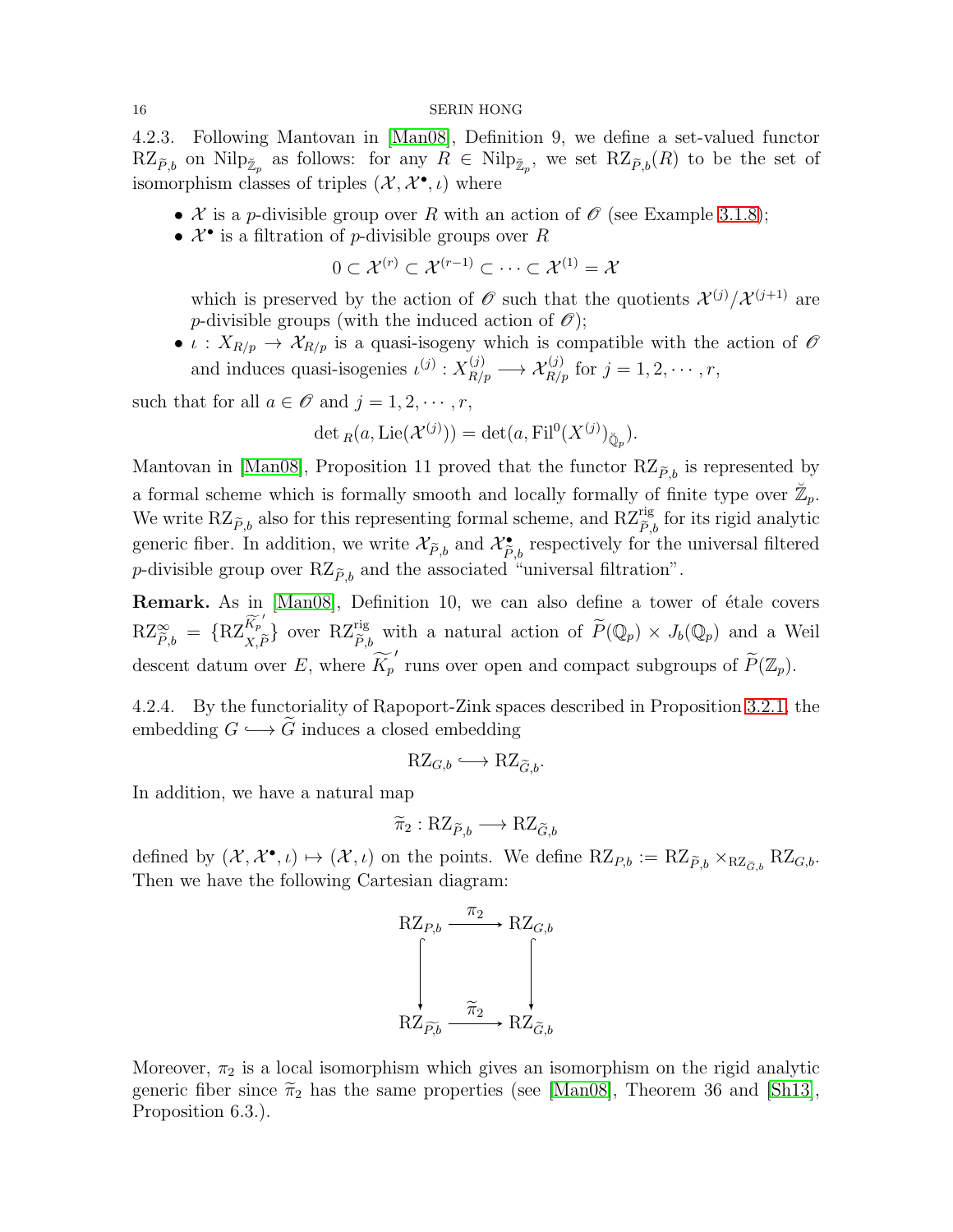We want to describe the universal property of the closed embedding  $RZ_{P,b} \hookrightarrow RZ_{\tilde{P},b}$ in an analogous way to the universal property of  $RZ_{G,b} \subset RZ_b$  described in [3.1.5.](#page-7-1) For this, we choose a decomposition of  $\Lambda$ 

$$
\Lambda = \Lambda_1 \oplus \Lambda_2 \oplus \cdots \oplus \Lambda_r
$$

corresponding to the decomposition of  $\tilde{L}$  in [\(4.2.1.1\)](#page-13-1). We set  $\Lambda^{(j)} = \Lambda_1 \oplus \cdots \oplus \Lambda_j$  for  $j = 1, 2, \dots, r$ , and denote by  $\Lambda^{\bullet}$  the filtration

$$
0 \subset \Lambda^{(1)} \subset \cdots \subset \Lambda^{(r)} = \Lambda.
$$

Then for any  $\mathbb{Z}_p$ -algebra R we have

$$
P(R) = \{ g \in G(R) : g(\Lambda_R^{\bullet}) = \Lambda_R^{\bullet} \}.
$$

Now consider a morphism  $f: \text{Spf}(R) \to \text{RZ}_{\widetilde{P},b}$  for some  $R \in \text{Nilp}_{\mathbb{Z}_p}$ . Let  $(\mathcal{X}, \mathcal{X}^{\bullet})$  be a p-divisible group over  $Spec(R)$  with a filtration which pulls back to  $(f^*\mathcal{X}_{\widetilde{P},b}, f^*\mathcal{X}_{\widetilde{P},b}^{\bullet})$ over Spf  $(R)$ . We denote by  $\mathbb{D}(\mathcal{X}^{\bullet})$  the filtration of Dieudonné modules

$$
0 = \mathbb{D}(\mathcal{X}/\mathcal{X}^{(1)}) \subset \mathbb{D}(\mathcal{X}/\mathcal{X}^{(2)}) \subset \cdots \subset \mathbb{D}(\mathcal{X}/\mathcal{X}^{(r)}) \subset \mathbb{D}(\mathcal{X})
$$

induced by  $\mathcal{X}^{\bullet}$  via (contravariant) Dieudonne theory. We choose tensors  $(\hat{t}_i)$  on  $\mathbb{D}(\mathcal{X})[1/p]$ as in [3.1.5.](#page-7-1) Then f factors through  $RZ_{P,b}$  if and only if  $\widetilde{\pi}_2 \circ f$  factors through  $RZ_{G,b} \hookrightarrow$  $RZ_{\tilde{G},b}$ , which is equivalent to existence of a (unique) family of tensors  $(\mathbf{t}_i)$  on  $\mathbb{D}(\mathcal{X})$  such that

- (i) for some ideal of definition J of R containing p, the pull-back of  $(t_i)$  over  $R/J$ agrees with the pull-back of  $(\hat{t}_i)$  over  $R/J$ ,
- <span id="page-16-0"></span>(ii) for a *p*-adic lift R of R which is formally smooth over  $\mathbb{Z}_p$ , the R-scheme

$$
\mathcal{P}_{\mathcal{R}} := \textbf{Isom}_{\mathcal{R}} \Big( [\mathbb{D}(\mathcal{X})_{\mathcal{R}}, (\mathbf{t}_i)_{\mathcal{R}}], [\Lambda^* \otimes_{\mathbb{Z}_p} \mathcal{R}, (s_i \otimes 1)] \Big)
$$

defined in [3.1.5](#page-7-1) is a G-torsor, and consequently the  $\mathcal{R}\text{-scheme}$ 

$$
\mathcal{P}_{\mathcal{R}}':=\textbf{Isom}_{\mathcal{R}}\Big([\mathbb{D}(\mathcal{X}^\bullet)_{\mathcal{R}},(\mathbf{t}_i)_{\mathcal{R}}], [(\Lambda^\bullet)^* \otimes_{\mathbb{Z}_p} \mathcal{R}, (s_i \otimes 1)]\Big)
$$

is a P-torsor,

(iii) the Hodge filtration of  $\mathcal X$  is a  $\{\mu\}$ -filtration with respect to  $(\mathbf t_i)$ .

Here the scheme  $\mathcal{P}'_{\mathcal{R}}$  in [\(ii\)](#page-16-0) classifies the isomorphisms  $\mathbb{D}(\mathcal{X})_{\mathcal{R}} \cong \Lambda_{\mathcal{R}}^*$  which map the tensors  $(\mathbf{t}_i)$  to  $(s_i \otimes 1)$  and the filtration  $\mathbb{D}(\mathcal{X}^{\bullet})_R$  to  $(\Lambda^{\bullet})^* \otimes_{\mathbb{Z}_p} \mathcal{R}$ .

We obtain the "universal p-divisible group"  $\mathcal{X}_{P,b}$  over  $RZ_{P,b}$  with the associated "universal filtration"  $\mathcal{X}_{P,b}^{\bullet}$  by taking the pull-back of  $\mathcal{X}_{\widetilde{P},b}$  and  $\mathcal{X}_{\widetilde{P},b}^{\bullet}$  over RZ<sub>P,b</sub>. We also obtain a family of "universal tensors"  $(\mathbf{t}_i^{\text{univ},P})$  $\binom{\text{univ},P}{i}$  on  $\mathbb{D}(\mathcal{X}_{P,b})$  by applying the universal property to an open affine covering of  $RZ_{P,b}$ . Moreover, this family has a "étale realization"  $(\mathbf{t}_{i,\text{\'et}}^{\text{univ, }P})$  on the Tate module  $T_p(\mathcal{X}_{P,b})$  (see [\[Kim13\]](#page-20-2), Theorem 7.1.6.).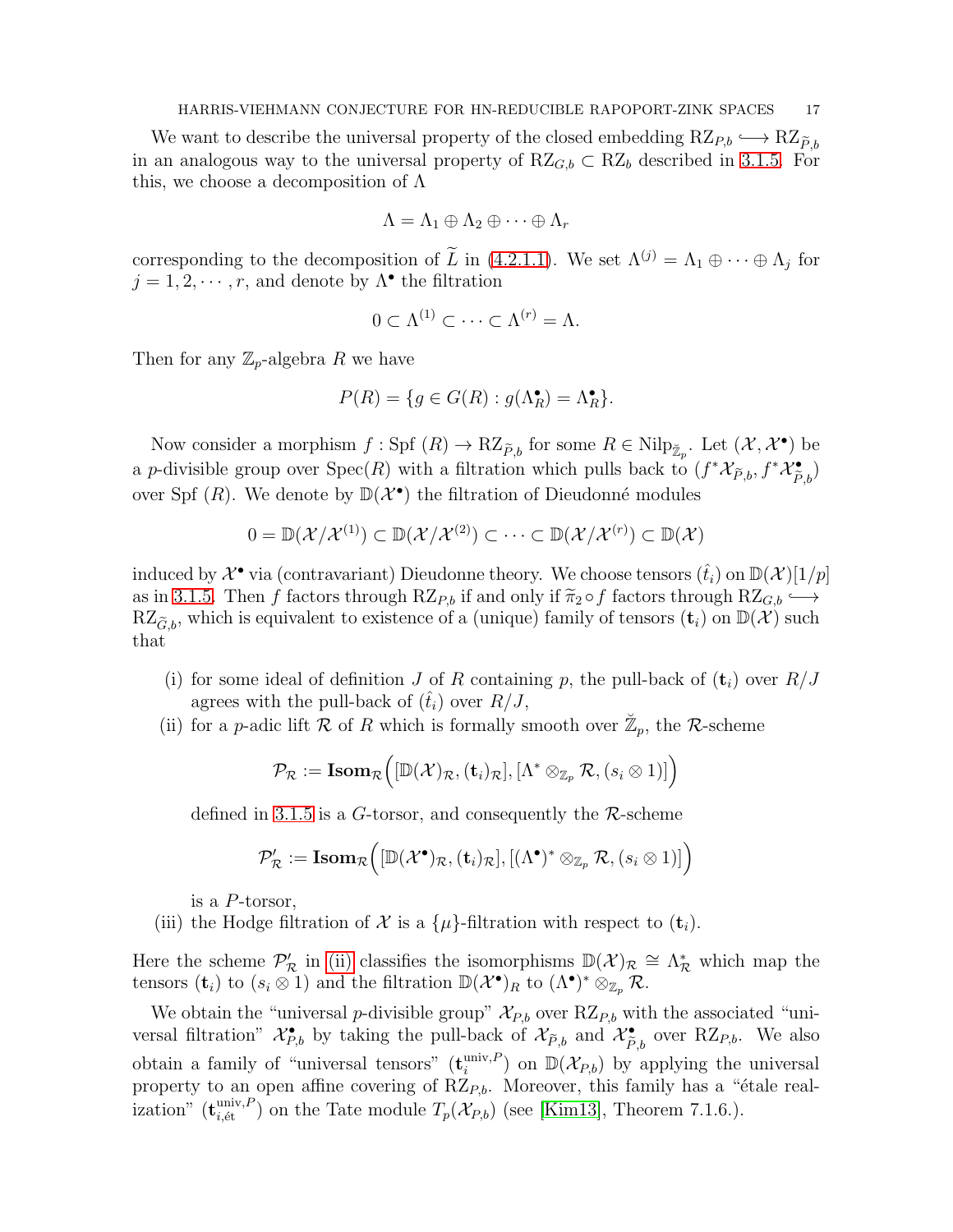4.2.5. The formal scheme  $RZ_{P,b}$  is formally smooth and locally formally of finite type over  $\mathbb{Z}_p$  by construction. Hence it admits a rigid analytic generic fiber which we denote by  $\mathrm{RZ}_{\tilde{P},b}^{\text{rig}}$ . Moreover, since  $\pi_2$  gives an isomorphism on the rigid analytic generic fiber, we have a  $J_b(\mathbb{Q}_p)$ -action and a Weil descent datum over E on R $Z_{P,b}^{\text{rig}}$  induced by the corresponding structures on  $\mathrm{RZ}_{G,b}^{\text{rig}}$ .

For any open compact subgroup  $K_p'$  of  $P(\mathbb{Z}_p)$ , we define the following rigid analytic étale cover of  $RZ_{P,b}^{rig}$ :

$$
\mathrm{RZ}_{P,b}^{K_{p'}} := \textbf{Isom}_{\mathrm{RZ}_{P,b}^{\text{rig}}} \Big([\Lambda^\bullet,(s_i)], [T_p(\mathcal{X}_{P,b}^\bullet),(\mathbf{t}_{i,\text{\'et}}^{\text{univ},P})] \Big) \Big/ K_{p'}.
$$

The  $J_b(\mathbb{Q}_p)$ -action and the Weil descent datum over E on RZ<sup>rig</sup><sub>P,b</sub> pull back to RZ<sup>K<sub>p</sub>'</sup><sub>b</sub>. We denote by  $RZ_{P,b}^{\infty} := \{ RZ_{P,b}^{K_p} \}$  the tower of these covers with Galois group  $P(\mathbb{Z}_p)$ . The Galois action on this tower gives rise to a natural  $P(\mathbb{Q}_p)$ -action which commutes with the  $J_b(\mathbb{Q}_p)$ -action and the Weil descent datum over E (cf. [\[Kim13\]](#page-20-2), Proposition 7.4.8.). Hence the cohomology groups

$$
H^{i}(\mathrm{RZ}^{K_{p'}}_{P,b})=H^{i}_{c}(\mathrm{RZ}^{K_{p}}_{P,b}\otimes_{\breve{\mathbb{Q}}_{p}}\mathbb{C}_{p},\mathbb{Q}_{l}(\dim \mathrm{RZ}^{K_{p'}}_{P,b}))
$$

form a tower  $\{H^{i}(\mathrm{RZ}_{P,b}^{K_p})\}$  for each i, which are endowed with a natural action of  $P(\mathbb{Q}_p) \times W_E \times J_b(\mathbb{Q}_p)$ . Moreover, for any admissible *l*-adic representation  $\rho$  of  $J_b(\mathbb{Q}_p)$ , the groups

$$
H^{i,j}(\mathrm{RZ}^\infty_{P,b})_\rho := \varinjlim_{K_p'} \mathrm{Ext}^j_{J_b(\mathbb{Q}_p)}(H^i(\mathrm{RZ}^{K_p'}_{P,b}), \rho)
$$

satisfy the following properties (cf. [3.3.4\)](#page-11-1):

- (1) The groups  $H^{i,j}(\mathrm{RZ}_{P,b}^{\infty})_{\rho}$  vanish for almost all  $i, j$ .
- (2) There is a natural action of  $P(\mathbb{Q}_p) \times W_E$  on each  $H^{i,j}(\mathrm{RZ}^\infty_{P,b})_\rho$ .
- (3) The representations  $H^{i,j}(\mathrm{RZ}_{P,b}^{\infty})_{\rho}$  are admissible.

We can thus define a virtual representation of  $P(\mathbb{Q}_p) \times W_E$ 

$$
H^{\bullet}(\mathrm{RZ}^{\infty}_{P,b})_{\rho} := \sum_{i,j\geq 0} (-1)^{i+j} H^{i,j}(\mathrm{RZ}^{\infty}_{P,b})_{\rho}.
$$

**Remark.** Alternatively, we can obtain the tower  $RZ_{P,b}^{\infty}$  as the pull-back of the tower  $RZ_{\widetilde{P},b}^{\infty}$  over  $RZ_{P,b}^{\text{rig}}$ .

## 4.3. Harris-Viehmann conjecture: proof.

We finally present our proof of Theorem [4.1.5.](#page-13-0) We retain all the notations from [4.2.](#page-13-2)

Lemma 4.3.1. There exists a diagram

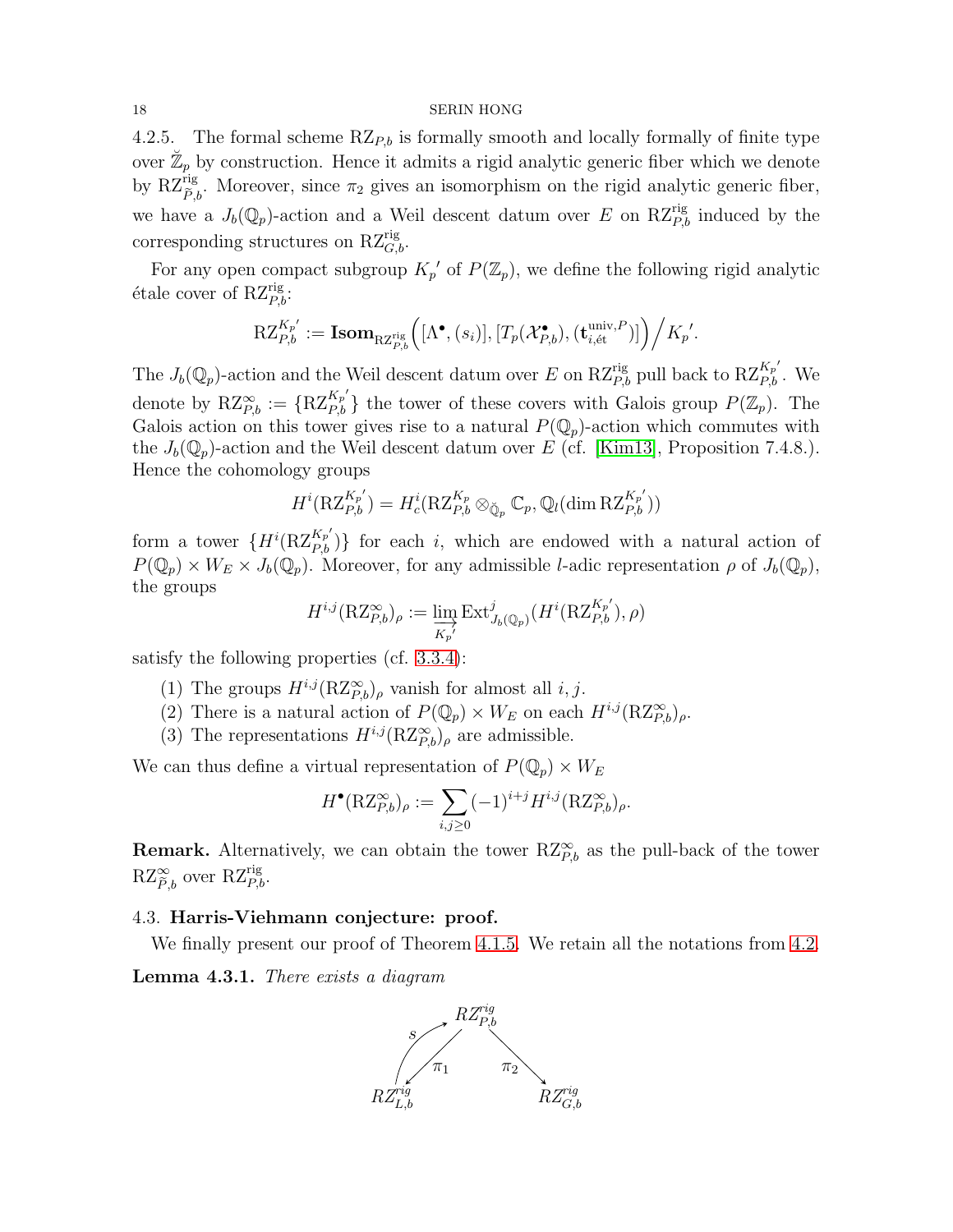<span id="page-18-1"></span>such that

<span id="page-18-2"></span>(1) s is a closed immersion,

<span id="page-18-0"></span>(2)  $\pi_1$  is a fibration in balls,

(3)  $\pi_2$  is an isomorphism.

*Proof.* For notational simplicity, we assume that  $r = 2$ , i.e., the decomposition of  $\tilde{L}$  in [\(4.2.1.1\)](#page-13-1) has two factors. Our argument will naturally extend to the general case.

Note that we have already constructed  $\pi_2$  and proved [\(3\)](#page-18-0) in [4.2.4.](#page-15-0)

Let us now prove [\(1\).](#page-18-1) From the decomposition  $L = L_1 \times L_2$  we obtain a natural isomorphism  $RZ_{\tilde{L},b} \simeq RZ_{\tilde{L}_1,b_1} \times RZ_{\tilde{L}_2,b_2}$  by Proposition [3.2.1.](#page-8-0) Consider the map

$$
\widetilde{s}: \mathrm{RZ}_{\widetilde{L},b} \simeq \mathrm{RZ}_{\widetilde{L}_1,b_1} \times \mathrm{RZ}_{\widetilde{L}_2,b_2} \longrightarrow \mathrm{RZ}_{\widetilde{P},b}
$$

where the second arrow is defined by  $(\mathcal{X}_1, \iota_1, \mathcal{X}_2, \iota_2) \mapsto (\mathcal{X}_1 \times \mathcal{X}_2, 0 \subset \mathcal{X}_2 \subset \mathcal{X}_1 \times \mathcal{X}_2, \iota_1 \times \iota_2)$ on the points. Then  $\tilde{s}$  gives a closed immersion on the rigid analytic generic fibers by [\[Man08\]](#page-21-4), Proposition 14. We define s to be the restriction of  $\tilde{s}$  on RZ<sub>L,b</sub>. Since s also gives a closed immersion on the rigid analytic generic fibers by construction, it suffices to show that s factors through the embedding  $RZ_{P,b} \hookrightarrow RZ_{\tilde{P},b}$ , which amounts to proving that  $\tilde{\pi}_2 \circ s$  factors through RZ<sub>G,b</sub>. In fact,  $\tilde{\pi}_2 \circ s$  is the natural closed embedding  $RZ_{L,b} \longrightarrow RZ_{\tilde{G},b}$  which is functorially induced by the embedding  $L \longrightarrow \tilde{G}$  in the sense of Proposition [3.2.1.](#page-8-0) Hence  $\tilde{\pi}_2 \circ s$  factors through  $RZ_{G,b}$  as the embedding  $L \hookrightarrow \tilde{G}$ factors through  $G$ .

It remains to prove [\(2\).](#page-18-2) Note that we have a natural embedding

$$
\mathrm{RZ}_{L,b} \longleftrightarrow \mathrm{RZ}_{\widetilde{L},b}
$$

which is functorially induced by the embedding  $L \hookrightarrow \tilde{L}$  in the sense of Proposition [3.2.1.](#page-8-0) Consider the map

$$
\widetilde{\pi}_1: \mathrm{RZ}_{\widetilde{P},b} \longrightarrow \mathrm{RZ}_{\widetilde{L}_1,b_1} \times \mathrm{RZ}_{\widetilde{L}_2,b_2} \stackrel{\sim}{\longrightarrow} \mathrm{RZ}_{\widetilde{L},b}
$$

defined by  $(\mathcal{X}, \mathcal{X}^{\bullet}, \iota) \mapsto (\mathcal{X}/\mathcal{X}^{(2)}, \iota/\iota^{(2)}, \mathcal{X}^{(2)}, \iota^{(2)}) \mapsto ((\mathcal{X}/\mathcal{X}^{(2)}) \times \mathcal{X}^{(2)}, (\iota/\iota^{(2)}) \times \iota^{(2)})$  on the points, where  $\iota/\iota^{(2)}$ :  $(X_1)_{R/p} = (X/X^{(2)})_{R/p} \longrightarrow (X/X^{(2)})_{R/p}$  is a quasi-isogeny induced by  $\iota$  and  $\iota^{(2)}$ . We define  $\pi_1$  be the restriction of  $\widetilde{\pi}_1$  on  $RZ_{P,b}$ .

We claim that  $\pi_1$  factor through the embedding  $RZ_{L,b} \longrightarrow RZ_{\tilde{L},b}$ . It suffices to show that (locally) the map  $\pi_2^{-1} \circ \pi_1$  factors through  $RZ_{L,b} \hookrightarrow RZ_{\tilde{L},b}$ . We only need to check this on the set of  $\overline{\mathbb{F}}_p$ -points and the completions thereof. On the set of  $\overline{\mathbb{F}}_p$ -points,  $\pi_2^{-1} \circ \pi_1$  coincides with the map in [\(2\)](#page-14-0) of [4.2.2](#page-14-3) and thus factors through RZ<sub>L,b</sub>. On the completion  $(\widetilde{RZ_{G,b}})_x$  at  $x \in RZ_{X,G}(\overline{\mathbb{F}}_p)$ , we get a map

$$
\mathrm{Def}_{X_x,G} \longrightarrow \mathrm{Def}_{X_{x_1},\widetilde{L}_1} \times \mathrm{Def}_{X_{x_2},\widetilde{L}_2} \simeq \mathrm{Def}_{X_{x_1} \times X_{x_2},\widetilde{L}_1 \times \widetilde{L}_2} = \mathrm{Def}_{X_x,\widetilde{L}}
$$

induced by the association  $\mathscr{X}_x \mapsto (\mathscr{X}_x/\mathscr{X}_x^{(2)}) \times \mathscr{X}_x^{(2)}$ . Note that  $(\mathscr{X}_x/\mathscr{X}_x^{(2)}) \times \mathscr{X}_x^{(2)}$  is a deformation of  $X_x$  via the isomorphism  $\alpha_1 \times \alpha^{(2)}$  in [\(5\)](#page-14-4) of [4.2.2.](#page-14-3) Since this isomorphism is induced by  $\alpha$ , we see that  $(\mathscr{X}_x/\mathscr{X}_x^{(2)}) \times \mathscr{X}_x^{(2)}$  lifts the tensors that define G-structure on  $X_x$ . Hence the image of the above map must lie in  $\mathrm{Def}_{X_x,\widetilde{L}} \cap \mathrm{Def}_{X_x,G} = \mathrm{Def}_{X_x,L}$ .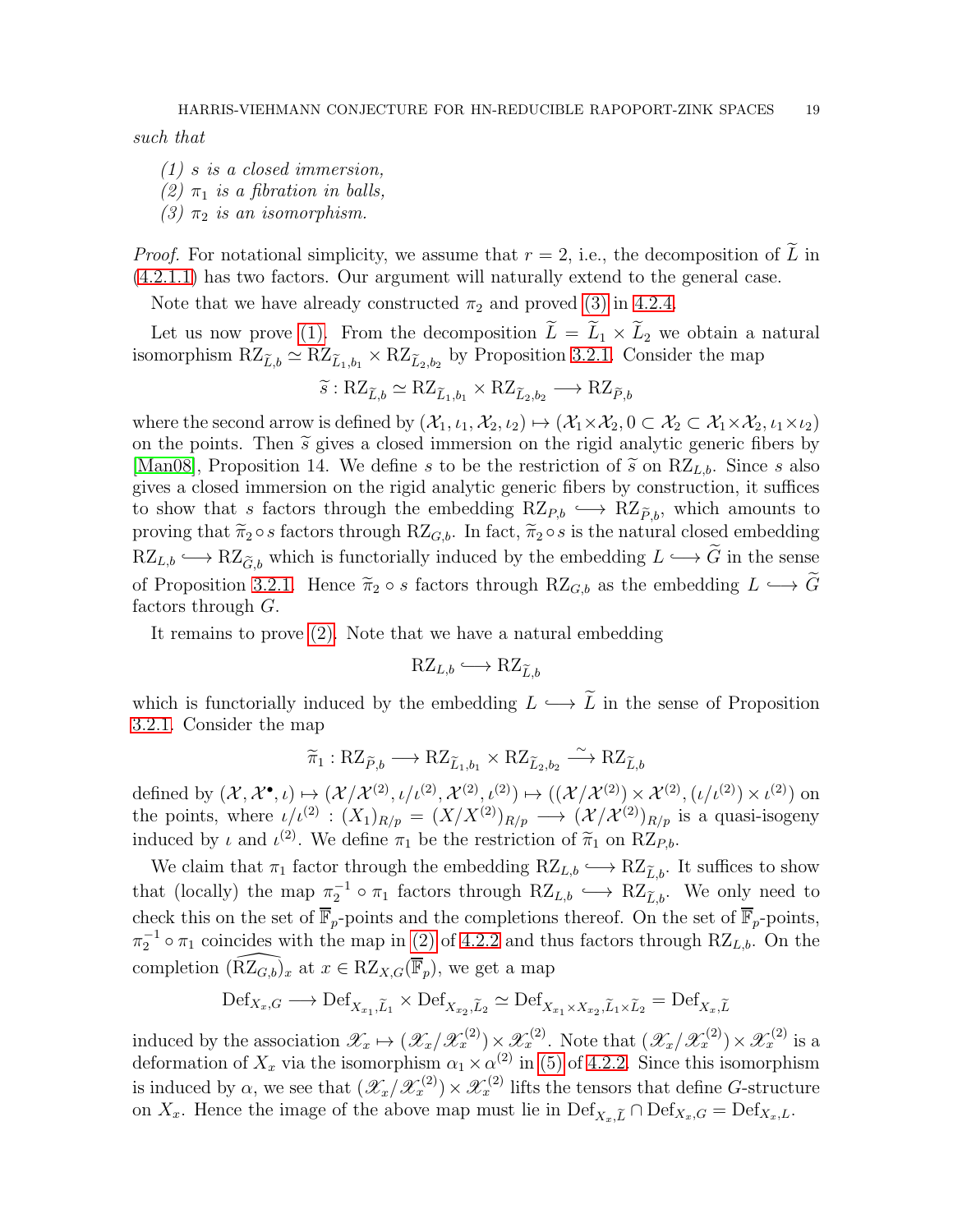Finally, we easily see that  $\pi_1$  is a fibration in balls. In fact, for any point  $x \in RZ_{L,b}(\mathbb{F}_p)$ the completion of RZ<sub>P,b</sub> at  $s(x)$  is isomorphic to a formal deformation space of  $X_x$  with Tate tensors, which is isomorphic to a formal spectrum of a power series ring over  $\mathbb{Z}_p$ as proved in [\[Fal99\]](#page-20-10),  $\S7$  (see also [\[Mo98\]](#page-21-8),  $\S4$ .).

<span id="page-19-0"></span>**Proposition 4.3.2.** For any admissible l-adic representation  $\rho$  of  $J_b(\mathbb{Q}_p)$ , we have

$$
H^{\bullet}(RZ_{L,b}^{\infty})_{\rho} = H^{\bullet}(RZ_{P,b}^{\infty})_{\rho}
$$

as virtual representations of  $P(\mathbb{Q}_P) \times W_F$ .

*Proof.* For any open compact subgroups  $K_p' \subseteq P(\mathbb{Z}_p)$ , we get morphisms of rigid analytic spaces

$$
s_{K_{p'}}:RZ_{L,b}^{K_{p'}\cap L(\mathbb{Q}_p)}\longrightarrow RZ_{P,b}^{K_{p'}}\quad \text{ and }\quad \pi_{1,K_{p'}}:RZ_{P,b}^{K_{p'}}\longrightarrow RZ_{L,b}^{K_{p'}\cap L(\mathbb{Q}_p)}
$$

which are  $P(\mathbb{Q}_p) \times J_b(\mathbb{Q}_p)$ -equivariant and compatible with the Weil descent datum. Moreover,  $s_{K_{p'}}$ 's are closed immersions and satisfy  $\pi_{1,K_{p'}} \circ s_{K_{p'}} = id_{RZ_{L,b}^{K_{p'} \cap L(\mathbb{Q}_p)}}$ .

Recall that we have a universal p-divisible group  $\mathcal{X}_{\tilde{P},b}$  over  $RZ_{X,\tilde{P}}$  with the associated filtration  $\mathcal{X}_{\widetilde{P},b}^{\bullet}$ . By [\[Man08\]](#page-21-4), Proposition 30, we have a formal scheme  $RZ_{\widetilde{P},b}^{(m)} \longrightarrow RZ_{\widetilde{P},b}$ for each integer  $m > 0$  with the following properties:

- (i) a morphism  $f: \text{Spf}(R) \longrightarrow R\mathbb{Z}_{\widetilde{P},b}$  for some  $R \in \text{Nilp}_{\mathbb{Z}_p}$  factors through  $R\mathbb{Z}_{\widetilde{P},b}^{(m)}$ if and only if the filtration  $f^*\mathcal{X}_{\widetilde{P},b}^{\bullet}[p^m]$  is split,
- (ii) the formal schemes  $RZ_{\tilde{P},b}^{(m)}$  and  $RZ_{\tilde{P},b}$  become isomorphic when considered as formal schemes over  $RZ_{\tilde{L},b}$  via the map  $\tilde{\pi}_1 : RZ_{\tilde{P},b} \longrightarrow RZ_{\tilde{L},b}$ .

Taking the pull back of  $RZ_{\widetilde{P},b}^{(m)}$  over  $RZ_{P,b}$ , we obtain a formal scheme  $RZ_{P,b}^{(m)} \longrightarrow RZ_{P,b}$ for each integer  $m > 0$  with analogous properties. We write  $RZ_{P,b}^{(m),reg}$  for the rigid analytic generic fiber of  $RZ_{P,b}^{(m)}$ .

For each integer  $m > 0$ , we set  $K_p^{\prime (m)} := \text{ker} \left( P(\mathbb{Z}_p) \to P(\mathbb{Z}_p/p^m \mathbb{Z}_p) \right)$  and define two distinct covers  $\mathcal{P}_m \longrightarrow RZ_{P,b}^{(m)}$  and  $\mathcal{P}'_m \longrightarrow RZ_{P,b}^{(m)}$  by the following Cartesian diagrams:



Since  $\pi_1$  is a fibration in balls, we obtain quasi-isomorphisms

$$
R\Gamma_c(\mathcal{P}'_m \otimes_{\check{\mathbb{Q}}_p} \mathbb{C}_p, \overline{\mathbb{Q}}_l) \cong R\Gamma_c(\mathrm{RZ}_{L,b}^{K_p^{(m)}} \otimes_{\check{\mathbb{Q}}_p} \mathbb{C}_p, \overline{\mathbb{Q}}_l(-D))[-2D] \quad \text{ for all } m > 0
$$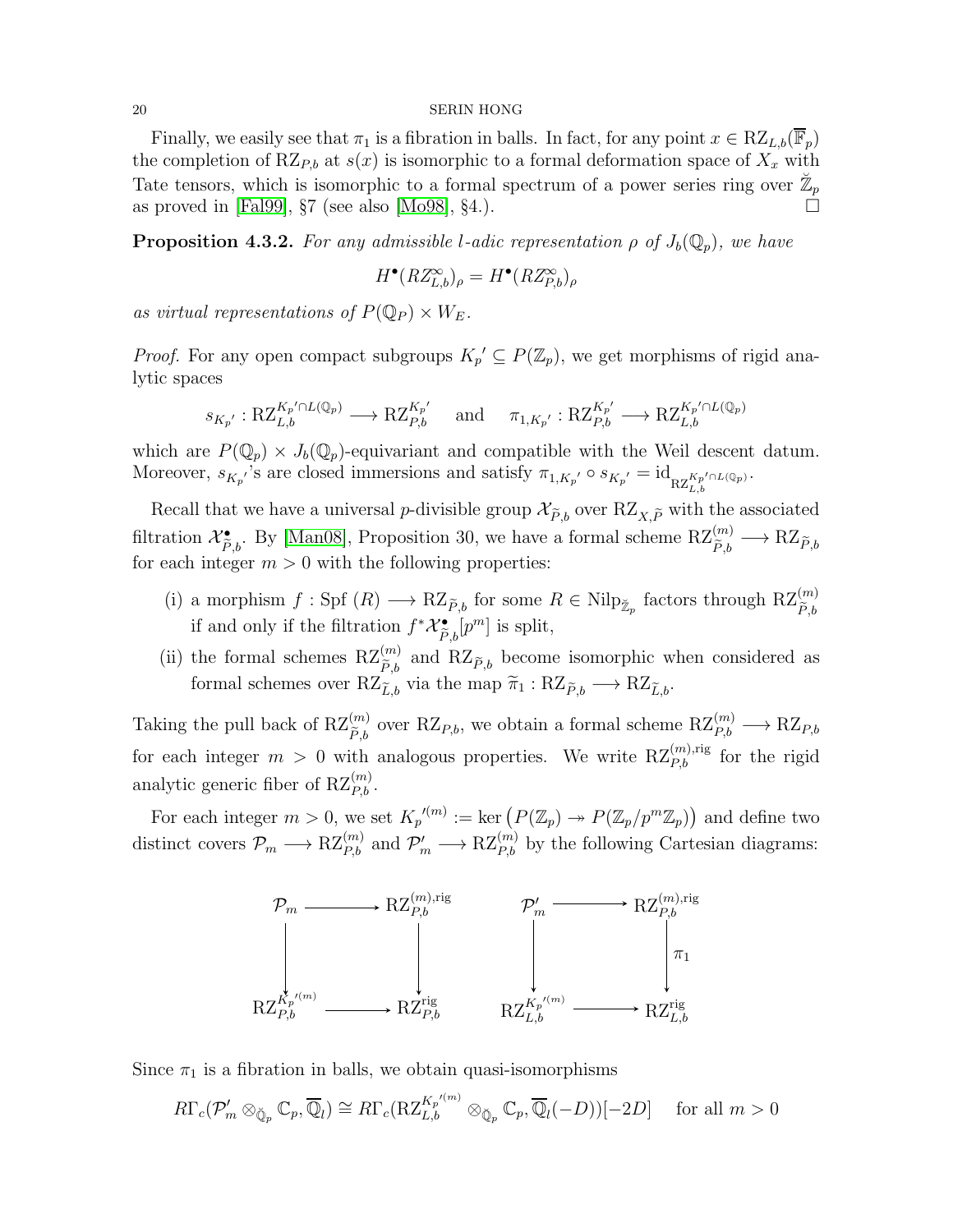where  $D = \dim RZ_{P,b} - \dim RZ_{L,b}$ . Moreover, we can argue as in [\[Man08\]](#page-21-4), Lemma 31 and Proposition 32 to deduce quasi-isomorphisms

$$
R\Gamma_c(\mathrm{RZ}_{P,b}^{K_p^{(m)}}\otimes_{\breve{\mathbb{Q}}_p}\mathbb{C}_p,\overline{\mathbb{Q}}_l)\cong R\Gamma_c(\mathcal{P}'_m\otimes_{\breve{\mathbb{Q}}_p}\mathbb{C}_p,\overline{\mathbb{Q}}_l)\quad\text{ for all }m>0.
$$

Thus we have quasi-isomorphisms

$$
R\Gamma_c(\mathrm{RZ}_{P,b}^{K_p/(m)}\otimes_{\breve{\mathbb{Q}}_p}\mathbb{C}_p,\overline{\mathbb{Q}}_l) \cong R\Gamma_c(\mathrm{RZ}_{L,b}^{K_p/(m)}\otimes_{\breve{\mathbb{Q}}_p}\mathbb{C}_p,\overline{\mathbb{Q}}_l(-D))[-2D] \quad \text{ for all } m > 0,
$$

which yield the desired equality.

<span id="page-20-14"></span>**Proposition 4.3.3.** For any admissible l-adic representation  $\rho$  of  $J_b(\mathbb{Q}_p)$ , we have

$$
H^{\bullet}(RZ_{G,b}^{\infty})_{\rho} = Ind_{P(\mathbb{Q}_p)}^{G(\mathbb{Q}_p)} H^{\bullet}(RZ_{P,b}^{\infty})_{\rho}
$$

as virtual representations of  $P(\mathbb{Q}_P) \times W_E$ .

*Proof.* For any open compact subgroup  $K_p \subseteq G(\mathbb{Z}_p)$ , we have natural morphisms of rigid analytic spaces

$$
\pi_{2,K_p}: \mathrm{RZ}_{P,b}^{K_p \cap P(\mathbb{Q}_p)} \longrightarrow \mathrm{RZ}_{G,b}^{K_p}
$$

which are  $P(\mathbb{Q}_p) \times J_b(\mathbb{Q}_p)$ -equivariant and compatible with the Weil descent datum. Moreover, these maps are evidently closed immersions. Hence we have isomorphisms

$$
R\mathcal{Z}_{G,b}^{K_p} \cong R\mathcal{Z}_{G,b}^{K_p} \times_{R\mathcal{Z}_{G,b}^{rig}} R\mathcal{Z}_{P,b}^{rig} \cong \coprod_{K_p \backslash G(\mathbb{Q}_p)/P(\mathbb{Q}_p)} R\mathcal{Z}_{P,b}^{K_p \cap P(\mathbb{Q}_p)} \text{ for all } K_p \subseteq G(\mathbb{Z}_p),
$$

thereby obtaining the desired identity.

Proposition [4.3.2](#page-19-0) and [4.3.3](#page-20-14) together imply Theorem [4.1.5.](#page-13-0)

#### <span id="page-20-0"></span>**REFERENCES**

- <span id="page-20-11"></span>[Ber96] P. Berthelot, *Cohomologie rigide et cohomologie rigide à support propre. première partie*, Prépublication IRMAR 96-03(1996)
- <span id="page-20-4"></span>[Boy99] P. Boyer, Mauvaise réduction des variétés de Drinfeld et correspondance de Langlands locale, Invent. Math. 138(1999), 573-629.
- <span id="page-20-10"></span>[Fal99] G. Faltings, Integral crystalline cohomology over very ramified valuation rings, J. Amer. Math. Soc. 12 (1999), no.1, 117-144.
- <span id="page-20-9"></span>[Ga10] Q. Gashi, On a conjecture of Kottwitz and Rapoport, Ann. Sci. Ec. Norm. Sup. 43 (2010), ´ 1017-1038.
- <span id="page-20-5"></span>[Han16] D. Hansen, *Moduli of local shtuka and Harris's conjecture I*, Preprint (2016)
- <span id="page-20-3"></span>[Har00] M. Harris, Local Langlands correspondences and vanishing cycles on Shimura varieties, European Congress of Mathematics, Vol. I(2000), 407-427.
- <span id="page-20-1"></span>[HT01] M. Harris, R. Taylor, On the geometry and cohomology of some simple Shimura varieties, Annals of Math. Studies, 151(2001)
- <span id="page-20-6"></span>[Hong16] S. Hong, On the Hodge-Newton filtration of p-divisible groups of Hodge type, Preprint, [arXiv:1606.06398](http://arxiv.org/abs/1606.06398) (2016)
- <span id="page-20-13"></span>[Ka79] N. Katz, *Slope filtration of F-crystals*, Astérisque 63 (1979), 113-164.
- <span id="page-20-7"></span>[Ki10] M. Kisin, Integral models for Shimura varieties of abelian type, J. Amer. Math. Soc. 23(4) (2010), 967-1012.
- <span id="page-20-2"></span>[Kim13] W. Kim, Rapoport-Zink spaces of Hodge type, Preprint, [arXiv:1308.5537](http://arxiv.org/abs/1308.5537) (2013)
- <span id="page-20-12"></span>[Ko85] R. Kottwitz, Isocrystals with additional structure, Comp. Math. 56 (1985), 201-220.
- <span id="page-20-8"></span>[KR03] R. Kottwitz, M. Rapoport, On the existence of F-crystals, Comm. Math. Helv. 78 (2003), 153-184.